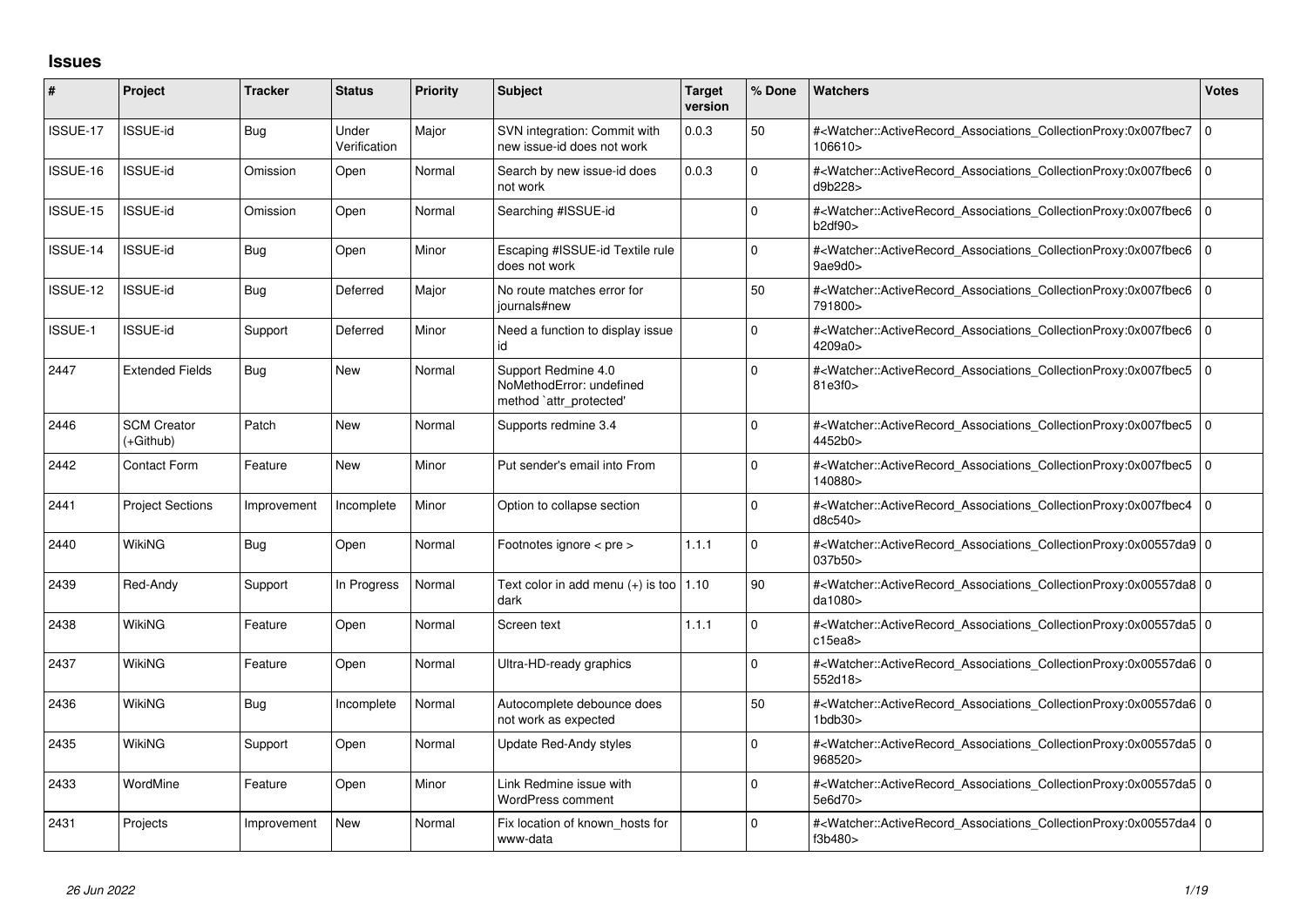| #    | <b>Project</b>                  | <b>Tracker</b> | <b>Status</b> | <b>Priority</b> | <b>Subject</b>                                                                              | <b>Target</b><br>version | % Done      | <b>Watchers</b>                                                                                                                                   | Votes          |
|------|---------------------------------|----------------|---------------|-----------------|---------------------------------------------------------------------------------------------|--------------------------|-------------|---------------------------------------------------------------------------------------------------------------------------------------------------|----------------|
| 2430 | CD-Index                        | Feature        | Open          | Normal          | (Non-)interactive mode for<br>cdindex                                                       |                          | $\Omega$    | # <watcher::activerecord_associations_collectionproxy:0x007fbec7<br>d63340&gt;</watcher::activerecord_associations_collectionproxy:0x007fbec7<br> | $\overline{0}$ |
| 2429 | CD-Index                        | Feature        | Incomplete    | Normal          | Flag for broken media                                                                       |                          | $\Omega$    | # <watcher::activerecord_associations_collectionproxy:0x007fbec0<br>4c0b18&gt;</watcher::activerecord_associations_collectionproxy:0x007fbec0<br> | $\overline{0}$ |
| 2427 | CD-Index                        | Feature        | Incomplete    | Normal          | Tags                                                                                        |                          | $\Omega$    | # <watcher::activerecord_associations_collectionproxy:0x007fbec0<br>8614e8&gt;</watcher::activerecord_associations_collectionproxy:0x007fbec0<br> | 0              |
| 2426 | CD-Index                        | Feature        | Incomplete    | Normal          | Tool to modify data (cdmodify?)                                                             |                          | $\Omega$    | # <watcher::activerecord_associations_collectionproxy:0x007fbec0<br>506b68&gt;</watcher::activerecord_associations_collectionproxy:0x007fbec0<br> | $\Omega$       |
| 2425 | CD-Index                        | Feature        | <b>New</b>    | Normal          | Content rating data for images<br>and videos                                                |                          | $\Omega$    | # <watcher::activerecord_associations_collectionproxy:0x007fbec0<br>e365f8&gt;</watcher::activerecord_associations_collectionproxy:0x007fbec0<br> | $\overline{0}$ |
| 2424 | CD-Index                        | Feature        | New           | Normal          | Option to skip thumbnail(s)                                                                 |                          | $\Omega$    | # <watcher::activerecord 0<br="" associations="" collectionproxy:0x007fbec0f=""  ="">b3cf0</watcher::activerecord>                                |                |
| 2423 | WikiNG                          | Feature        | Incomplete    | Normal          | markdown support?                                                                           |                          | $\Omega$    | # <watcher::activerecord associations="" collectionproxy:0x007fbec1<br="">43aa08&gt;</watcher::activerecord>                                      | $\overline{0}$ |
| 2422 | Subscription                    | Bug            | <b>New</b>    | Normal          | User is not removed from<br>project_subscribers table when<br>user is deleted from Redmine. |                          | $\Omega$    | # <watcher::activerecord associations="" collectionproxy:0x007fbec0<br="">e9f878&gt;</watcher::activerecord>                                      | $\overline{0}$ |
| 2421 | <b>SCM Creator</b><br>(+Github) | Bug            | New           | Normal          | The access to Git is based on<br>projects identifier.                                       |                          | $\Omega$    | # <watcher::activerecord_associations_collectionproxy:0x007fbec0<br>289f48&gt;</watcher::activerecord_associations_collectionproxy:0x007fbec0<br> | 0              |
| 2420 | <b>SCM Creator</b><br>(+Github) | <b>Bug</b>     | <b>New</b>    | Normal          | Creating a Github repository<br>fails                                                       |                          | $\Omega$    | # <watcher::activerecord_associations_collectionproxy:0x007fbec7<br>ee7450&gt;</watcher::activerecord_associations_collectionproxy:0x007fbec7<br> | $\Omega$       |
| 2416 | Projects                        | Feature        | <b>New</b>    | Normal          | <b>Starred issues</b>                                                                       |                          | $\Omega$    | # <watcher::activerecord associations="" collectionproxy:0x007fbec0<br="">3d1900&gt;</watcher::activerecord>                                      | $\Omega$       |
| 2414 | Red-Andy                        | Feature        | Incomplete    | Minor           | Break long application.css into<br>sections?                                                |                          | $\Omega$    | # <watcher::activerecord associations="" collectionproxy:0x007fbec0<br="">04d9f0&gt;</watcher::activerecord>                                      | 0              |
| 2413 | WikiNG                          | Feature        | Incomplete    | Minor           | Custom links syntax                                                                         |                          | 0           | # <watcher::activerecord_associations_collectionproxy:0x007fbec2<br>032f90&gt;</watcher::activerecord_associations_collectionproxy:0x007fbec2<br> | $\overline{0}$ |
| 2407 | <b>Sidebar Content</b>          | Feature        | Open          | Normal          | Improve support of Wiki page<br>on sidebar                                                  | 0.2.0                    | $\Omega$    | # <watcher::activerecord associations="" collectionproxy:0x007fbec1<br="">e56d98&gt;</watcher::activerecord>                                      | 0              |
| 2406 | Projects                        | Feature        | Open          | Minor           | List of forks for projects                                                                  |                          | $\Omega$    | # <watcher::activerecord associations="" collectionproxy:0x007fbec0<br="">2826f8&gt;</watcher::activerecord>                                      | $\overline{0}$ |
| 2405 | <b>Sidebar Content</b>          | Feature        | Open          | Minor           | Edit link for Wiki pages                                                                    | 0.2.0                    | $\mathbf 0$ | # <watcher::activerecord_associations_collectionproxy:0x007fbec2<br>09a118&gt;</watcher::activerecord_associations_collectionproxy:0x007fbec2<br> | 0              |
| 2404 | RedPress                        | Bug            | Incomplete    | Normal          | Redmine now requires POST<br>for logout                                                     |                          | $\Omega$    | # <watcher::activerecord associations="" collectionproxy:0x007fbec1<br="">381620&gt;</watcher::activerecord>                                      | $\overline{0}$ |
| 2401 | <b>Project Sections</b>         | Improvement    | Open          | Normal          | Section support for Extended<br>Fields                                                      |                          | $\Omega$    | # <watcher::activerecord associations="" collectionproxy:0x007fbec1<br="">2c1190&gt;</watcher::activerecord>                                      | $\overline{0}$ |
| 2400 | Projects                        | Support        | <b>New</b>    | Normal          | Redmine < 3.x clean up                                                                      |                          | $\Omega$    | # <watcher::activerecord_associations_collectionproxy:0x007fbec1<br>098be8&gt;</watcher::activerecord_associations_collectionproxy:0x007fbec1<br> | $\overline{0}$ |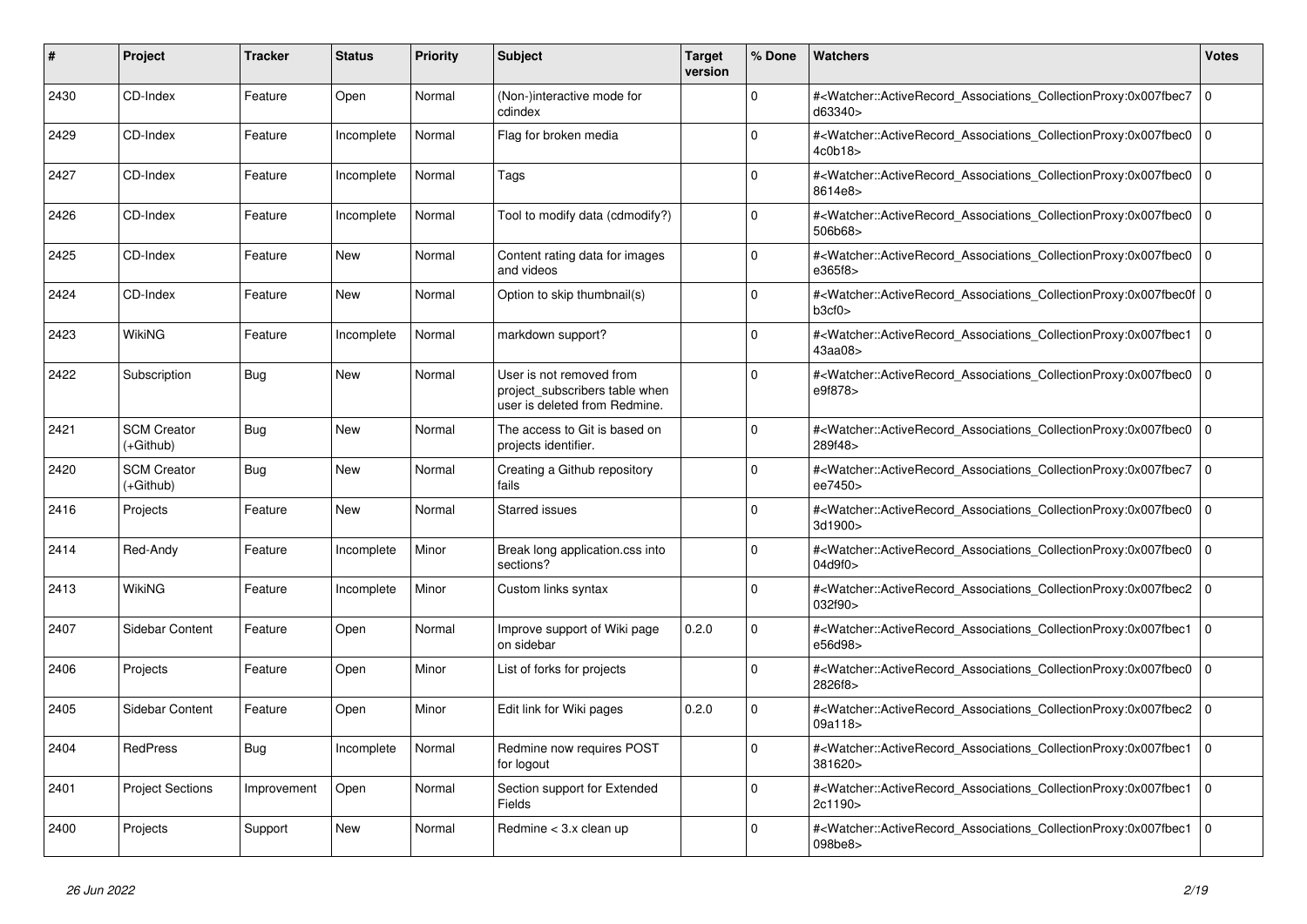| #    | <b>Project</b>                  | <b>Tracker</b> | <b>Status</b>         | <b>Priority</b> | <b>Subject</b>                                                            | <b>Target</b><br>version | % Done      | <b>Watchers</b>                                                                                                                                           | Votes          |
|------|---------------------------------|----------------|-----------------------|-----------------|---------------------------------------------------------------------------|--------------------------|-------------|-----------------------------------------------------------------------------------------------------------------------------------------------------------|----------------|
| 2399 | Projects                        | Support        | New                   | Normal          | ChiliProject cleanup                                                      |                          | $\Omega$    | # <watcher::activerecord_associations_collectionproxy:0x007fbec0<br>4d85b0&gt;</watcher::activerecord_associations_collectionproxy:0x007fbec0<br>         | 0              |
| 2392 | WikiNG                          | Feature        | Incomplete            | Normal          | Hierarcial Numbered headers                                               |                          | $\Omega$    | # <watcher::activerecord associations="" collectionproxy:0x007fbec1<br="">943e00&gt;</watcher::activerecord>                                              | $\overline{0}$ |
| 2391 | <b>Contact Form</b>             | Support        | In Progress           | Normal          | Redmine 3.1 support?                                                      | 0.1.2                    | 50          | # <watcher::activerecord associations="" collectionproxy:0x007fbec7<br="">74a378&gt;</watcher::activerecord>                                              | 0              |
| 2389 | <b>SCM Creator</b><br>(+Github) | Feature        | <b>New</b>            | Normal          | Reporter, non members and<br>anonymous have too much<br>access by default |                          | $\Omega$    | # <watcher::activerecord associations="" collectionproxy:0x007fbec1<br="">a0e650&gt;</watcher::activerecord>                                              | 0              |
| 2384 | Hooks Manager                   | Bug            | In Progress           | Normal          | Redmine v3?                                                               | 1.0.2                    | 50          | # <watcher::activerecord associations="" collectionproxy:0x007fbec1<br="">c4c4f8</watcher::activerecord>                                                  | $\overline{0}$ |
| 2383 | <b>Extended Fields</b>          | Feature        | Open                  | Normal          | Multiselect for Project fields                                            |                          | $\Omega$    | # <watcher::activerecord_associations_collectionproxy:0x007fbec1<br>7a71f0&gt;</watcher::activerecord_associations_collectionproxy:0x007fbec1<br>         | 0              |
| 2378 | <b>Project Alias</b>            | <b>Bug</b>     | In Progress           | Major           | Compatibility to Redmine 3.0.1                                            | 0.1.1                    | 100         | # <watcher::activerecord_associations_collectionproxy:0x007fbec0<br>b0cd50</watcher::activerecord_associations_collectionproxy:0x007fbec0<br>             | $\overline{0}$ |
| 2377 | WikiNG                          | Support        | <b>New</b>            | Normal          | Custom macros work, but icon<br>macros do not                             |                          | $\Omega$    | # <watcher::activerecord_associations_collectionproxy:0x007fbec0<br>ef0e80</watcher::activerecord_associations_collectionproxy:0x007fbec0<br>             | $\overline{0}$ |
| 2374 | <b>Extended Fields</b>          | Feature        | Open                  | Normal          | Project Selection from a specific<br>branch of the project tree           |                          | $\Omega$    | # <watcher::activerecord 0<br="" associations="" collectionproxy:0x007fbec0f=""  ="">e5318&gt;</watcher::activerecord>                                    |                |
| 2373 | Red-Andy                        | Feature        | Open                  | Normal          | Replacement for Georgia?                                                  |                          | $\Omega$    | # <watcher::activerecord_associations_collectionproxy:0x007fbec0<br>3e95a0&gt;</watcher::activerecord_associations_collectionproxy:0x007fbec0<br>         | $\overline{0}$ |
| 2372 | Meta                            | Feature        | Open                  | Normal          | Microdata for breadcrumbs                                                 |                          | $\Omega$    | # <watcher::activerecord associations="" collectionproxy:0x007fbec0<br="">4ebea8&gt;</watcher::activerecord>                                              | $\overline{0}$ |
| 2371 | Meta                            | Feature        | Open                  | Normal          | Rich snippets for Wiki                                                    |                          | $\Omega$    | # <watcher::activerecord associations="" collectionproxy:0x007fbec1<br="">c8cc38&gt;</watcher::activerecord>                                              | 0              |
| 2370 | Meta                            | Feature        | Open                  | Normal          | Rich snippets for news                                                    |                          | $\Omega$    | # <watcher::activerecord_associations_collectionproxy:0x007fbec0<br>1e24a0&gt;</watcher::activerecord_associations_collectionproxy:0x007fbec0<br>         | $\Omega$       |
| 2369 | Meta                            | Feature        | Open                  | Normal          | Rich snippets for software apps                                           |                          | $\Omega$    | # <watcher::activerecord associations="" collectionproxy:0x007fbec1<br="">82db38&gt;</watcher::activerecord>                                              | $\overline{0}$ |
| 2368 | RedWord                         | Bug            | Open                  | Minor           | Next and prev links for<br>multi-page articles                            |                          | $\mathbf 0$ | # <watcher::activerecord associations="" collectionproxy:0x007fbec0<br="">7dd440&gt;</watcher::activerecord>                                              | 0              |
| 2365 | <b>Extended Fields</b>          | Feature        | In Progress           | Normal          | Adding Redmine 3.0 support                                                | 0.2.4                    | 50          | # <watcher::activerecord_associations_collectionproxy:0x007fbec1<br>ddbd78&gt;</watcher::activerecord_associations_collectionproxy:0x007fbec1<br>         | $\Omega$       |
| 2363 | <b>Sidebar Content</b>          | Patch          | Under<br>Verification | Normal          | Sidebar Redmine 3.0.0                                                     | 0.2.0                    | $\Omega$    | # <watcher::activerecord associations="" collectionproxy:0x007fbec0<br="">183540&gt;</watcher::activerecord>                                              | $\Omega$       |
| 2362 | OpenID Fix                      | <b>Bug</b>     | Incomplete            | Major           | Redmine 3 Compatibilty                                                    |                          | $\Omega$    | # <watcher::activerecord_associations_collectionproxy:0x007fbec1f 0<br=""  ="">99cc8&gt;</watcher::activerecord_associations_collectionproxy:0x007fbec1f> |                |
| 2359 | <b>Extended Fields</b>          | <b>Bug</b>     | In Progress           | Normal          | Extended fields plugin breaks<br>PDF export                               | 0.2.4                    | 90          | # <watcher::activerecord_associations_collectionproxy:0x007fbec7<br>ef8750&gt;</watcher::activerecord_associations_collectionproxy:0x007fbec7<br>         | $\overline{0}$ |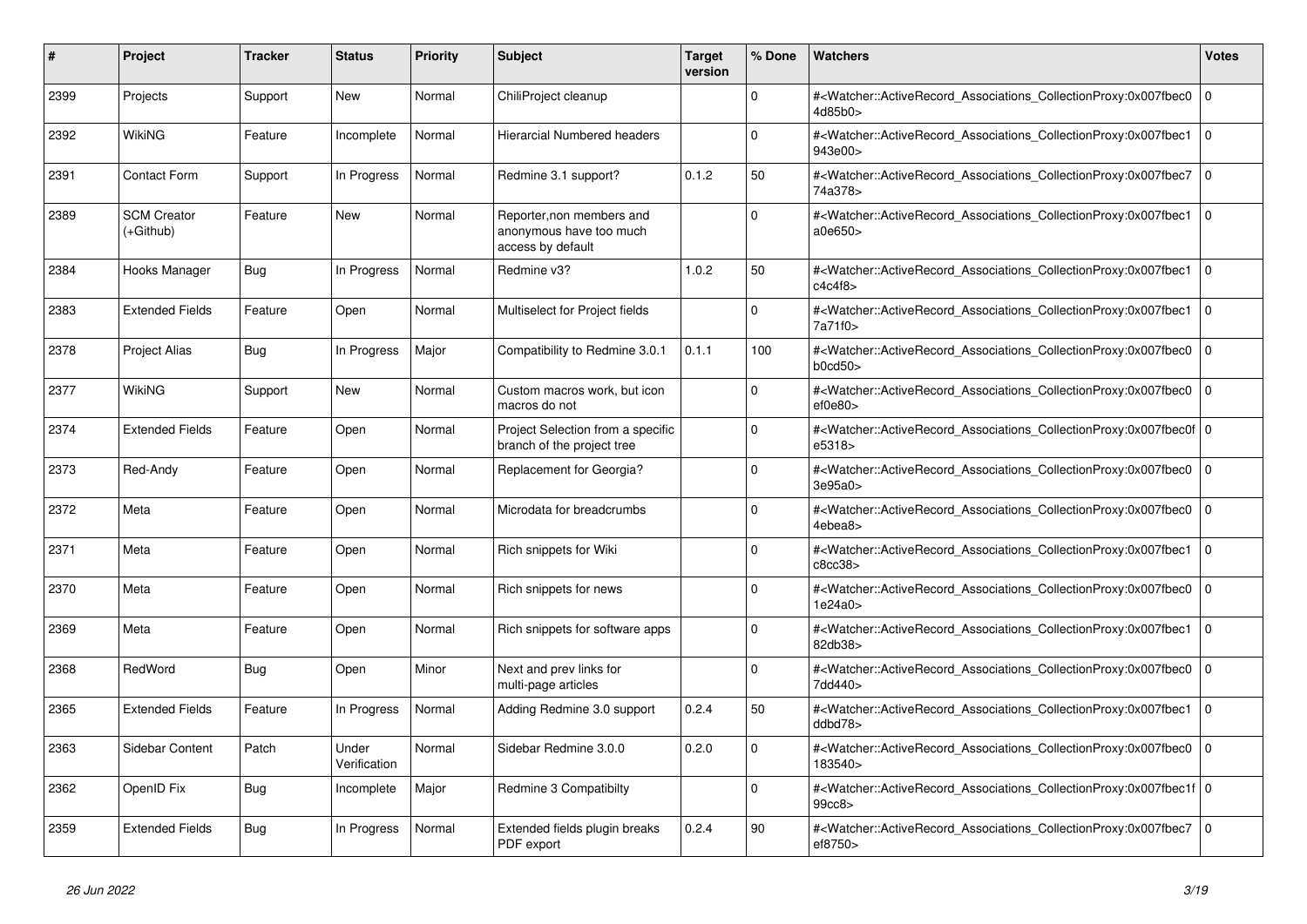| #    | Project                           | <b>Tracker</b> | <b>Status</b>         | <b>Priority</b> | Subject                                                                       | <b>Target</b><br>version | % Done      | <b>Watchers</b>                                                                                                                                          | <b>Votes</b> |
|------|-----------------------------------|----------------|-----------------------|-----------------|-------------------------------------------------------------------------------|--------------------------|-------------|----------------------------------------------------------------------------------------------------------------------------------------------------------|--------------|
| 2356 | <b>SCM Creator</b><br>$(+Github)$ | Bug            | New                   | Normal          | Repositories not removed from<br>file system                                  |                          | 0           | # <watcher::activerecord_associations_collectionproxy:0x007fbec0<br>66b4e0&gt;</watcher::activerecord_associations_collectionproxy:0x007fbec0<br>        | $\mathbf 0$  |
| 2350 | <b>Extended Fields</b>            | <b>Bug</b>     | Under<br>Verification | Normal          | Extended Field Values that are<br>nil produce an error                        | 0.2.4                    | $\Omega$    | # <watcher::activerecord_associations_collectionproxy:0x007fbec0<br>c22000&gt;</watcher::activerecord_associations_collectionproxy:0x007fbec0<br>        | $\mathbf 0$  |
| 2349 | <b>Extended Fields</b>            | Bug            | Open                  | Critical        | Redmine Bulk edit doesn't work<br>when extended_field plugin is<br>installed  | 0.2.4                    | $\Omega$    | # <watcher::activerecord_associations_collectionproxy:0x007fbec0 0<br="">1a95b0&gt;</watcher::activerecord_associations_collectionproxy:0x007fbec0>      |              |
| 2348 | <b>Extended Fields</b>            | Bug            | Open                  | Normal          | Buggy implementation at<br>list.html.erb                                      | 0.2.4                    | $\Omega$    | # <watcher::activerecord associations="" collectionproxy:0x007fbec1<br="">ce83a8</watcher::activerecord>                                                 | $\Omega$     |
| 2346 | <b>Project Sections</b>           | Bug            | Incomplete            | Normal          | Project list shifts when there are<br>more text in sidebar                    |                          | $\mathbf 0$ | # <watcher::activerecord_associations_collectionproxy:0x007fbec0<br>d7c680&gt;</watcher::activerecord_associations_collectionproxy:0x007fbec0<br>        | $\mathbf 0$  |
| 2344 | <b>Extended Fields</b>            | Support        | Open                  | Normal          | Installation failure: uninitialized<br>constant ExtendedFieldsHelper          |                          | 10          | # <watcher::activerecord_associations_collectionproxy:0x007fbec1<br>0328c0&gt;</watcher::activerecord_associations_collectionproxy:0x007fbec1<br>        | $\mathbf 0$  |
| 2343 | <b>SCM Creator</b><br>(+Github)   | Bug            | Open                  | Major           | Internal error when creating<br>projects having a List format<br>custom field | 0.5.1                    | $\Omega$    | # <watcher::activerecord_associations_collectionproxy:0x007fbec7<br>35af60&gt;</watcher::activerecord_associations_collectionproxy:0x007fbec7<br>        | l O          |
| 2341 | <b>Project Alias</b>              | Patch          | Under<br>Verification | Normal          | Underscore support for<br>Redmine                                             | 0.1.1                    | $\mathbf 0$ | # <watcher::activerecord_associations_collectionproxy:0x007fbec6<br>d8c318&gt;</watcher::activerecord_associations_collectionproxy:0x007fbec6<br>        | $\mathbf 0$  |
| 2334 | <b>SCM Creator</b><br>(+Github)   | Bug            | Open                  | Normal          | Github API does not load                                                      | 0.5.1                    | $\Omega$    | # <watcher::activerecord associations="" collectionproxy:0x007fbec7<br="">2534f0&gt;</watcher::activerecord>                                             | $\mathbf 0$  |
| 2329 | <b>WikiNG</b>                     | Bug            | Under<br>Verification | Major           | Mentions visibility                                                           |                          | 50          | # <watcher::activerecord_associations_collectionproxy:0x007fbec7<br>0e43f8&gt;</watcher::activerecord_associations_collectionproxy:0x007fbec7<br>        | $\Omega$     |
| 2328 | <b>Extended Fields</b>            | Patch          | Under<br>Verification | Normal          | Make the Project type custom<br>fields sortable in issue lists                | 0.2.4                    | $\Omega$    | # <watcher::activerecord_associations_collectionproxy:0x007fbec6<br>ea6bb8&gt;</watcher::activerecord_associations_collectionproxy:0x007fbec6<br>        | $\mathbf 0$  |
| 2327 | <b>Project Settings</b>           | Bug            | New                   | Normal          | visual styles of sections are not<br>applied                                  |                          | $\mathbf 0$ | # <watcher::activerecord_associations_collectionproxy:0x007fbec6<br>b481d8&gt;</watcher::activerecord_associations_collectionproxy:0x007fbec6<br>        | $\mathbf 0$  |
| 2326 | <b>SCM Creator</b><br>(+Github)   | Bug            | Open                  | Normal          | redmine_scm is incompatible<br>with redmine_git_hosting now?                  | 0.5.1                    | 0           | # <watcher::activerecord_associations_collectionproxy:0x007fbec6<br>9ae430&gt;</watcher::activerecord_associations_collectionproxy:0x007fbec6<br>        | $\mathbf 0$  |
| 2325 | <b>SCM Creator</b><br>$(+Github)$ | Bug            | Incomplete            | Normal          | Cannot add existing github repo                                               |                          | 0           | # <watcher::activerecord_associations_collectionproxy:0x007fbec6<br>726898&gt;</watcher::activerecord_associations_collectionproxy:0x007fbec6<br>        | l O          |
| 2324 | Contact Form                      | Bug            | New                   | Normal          | Submitter information missing<br>on email.                                    |                          | $\Omega$    | # <watcher::activerecord_associations_collectionproxy:0x007fbec6<br>34d3e8&gt;</watcher::activerecord_associations_collectionproxy:0x007fbec6<br>        | $\mathbf 0$  |
| 2323 | <b>Contact Form</b>               | Bug            | New                   | Normal          | non-english characters on Full<br>name                                        |                          | $\Omega$    | # <watcher::activerecord_associations_collectionproxy:0x007fbec5 0<br=""  ="">7b19f8&gt;</watcher::activerecord_associations_collectionproxy:0x007fbec5> |              |
| 2322 | <b>WikiNG</b>                     | <b>Bug</b>     | Deferred              | Normal          | Viewing user pages does not<br>work after rename                              |                          | $\mathbf 0$ | # <watcher::activerecord_associations_collectionproxy:0x007fbec5 0<br=""  ="">47b6a8&gt;</watcher::activerecord_associations_collectionproxy:0x007fbec5> |              |
| 2321 | RedPress                          | <b>Bug</b>     | Open                  | Normal          | Users are still able to register in<br>WordPress                              |                          | $\mathbf 0$ | # <watcher::activerecord_associations_collectionproxy:0x007fbec5 0<br="">1c4810 &gt;</watcher::activerecord_associations_collectionproxy:0x007fbec5>     |              |
| 2320 | <b>Extended Fields</b>            | <b>Bug</b>     | Under<br>Verification | Normal          | Internal error when opening<br>issues tab                                     | 0.2.4                    | 0           | # <watcher::activerecord_associations_collectionproxy:0x007fbec4 0<br=""  ="">dd6820&gt;</watcher::activerecord_associations_collectionproxy:0x007fbec4> |              |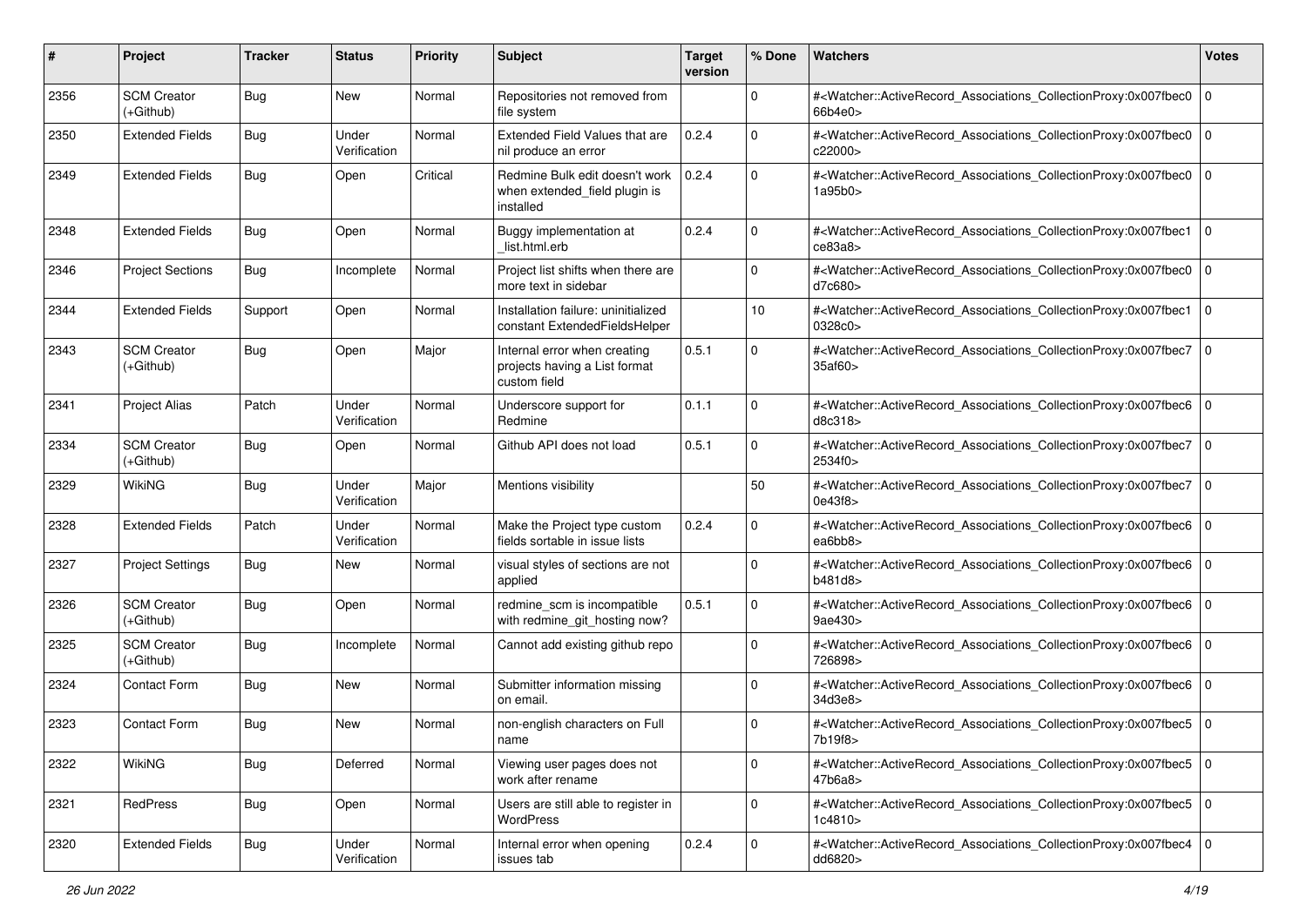| #    | Project                           | Tracker     | <b>Status</b>         | <b>Priority</b> | <b>Subject</b>                                             | <b>Target</b><br>version | % Done      | <b>Watchers</b>                                                                                                                                           | <b>Votes</b>   |
|------|-----------------------------------|-------------|-----------------------|-----------------|------------------------------------------------------------|--------------------------|-------------|-----------------------------------------------------------------------------------------------------------------------------------------------------------|----------------|
| 2319 | <b>Extended Fields</b>            | Bug         | Open                  | Normal          | Incompatible with<br>rt custom field?                      | 0.2.4                    | $\Omega$    | # <watcher::activerecord 0<br="" associations="" collectionproxy:0x00557da9=""  ="">04b6a0&gt;</watcher::activerecord>                                    |                |
| 2318 | <b>Extended Fields</b>            | Bug         | In Progress           | Normal          | Issues as pdf                                              | 0.2.4                    | 90          | # <watcher::activerecord 0<br="" associations="" collectionproxy:0x00557da8=""  ="">d968b0&gt;</watcher::activerecord>                                    |                |
| 2317 | Hooks Manager                     | Support     | <b>New</b>            | Normal          | Change Assignee on custom<br>field selection               |                          | $\Omega$    | # <watcher::activerecord_associations_collectionproxy:0x00557da5 0<br="">cacb78&gt;</watcher::activerecord_associations_collectionproxy:0x00557da5>       |                |
| 2316 | Hooks Manager                     | Translation | New                   | Normal          | French translation                                         |                          | $\Omega$    | # <watcher::activerecord 0<br="" associations="" collectionproxy:0x00557da6=""  ="">551080&gt;</watcher::activerecord>                                    |                |
| 2315 | <b>Project Sections</b>           | Feature     | Incomplete            | Normal          | Allow Projects to Appear in<br><b>Multiple Sections</b>    |                          | $\Omega$    | # <watcher::activerecord_associations_collectionproxy:0x00557da6 0<br=""  ="">19fd88&gt;</watcher::activerecord_associations_collectionproxy:0x00557da6>  |                |
| 2313 | Download Button                   | Bug         | Open                  | Normal          | Emails include the Download<br>"button" with relative link |                          | $\Omega$    | # <watcher::activerecord_associations_collectionproxy:0x00557da5 0<br=""  ="">908d78&gt;</watcher::activerecord_associations_collectionproxy:0x00557da5>  |                |
| 2312 | <b>Like Button</b>                | Translation | New                   | Normal          | Add Korean translation file                                |                          | $\Omega$    | # <watcher::activerecord 0<br="" associations="" collectionproxy:0x00557da5=""  ="">3a9468&gt;</watcher::activerecord>                                    |                |
| 2310 | Sidebar Content                   | Translation | New                   | Normal          | Change Korean translation file<br>comment                  |                          | $\Omega$    | # <watcher::activerecord_associations_collectionproxy:0x00557da3 0<br="">8302b8&gt;</watcher::activerecord_associations_collectionproxy:0x00557da3>       |                |
| 2309 | Meta                              | Translation | <b>New</b>            | Normal          | Update korean translation to<br>0.2.3                      |                          | $\Omega$    | # <watcher::activerecord_associations_collectionproxy:0x007fbec1<br>3c6ec8&gt;</watcher::activerecord_associations_collectionproxy:0x007fbec1<br>         | $\overline{0}$ |
| 2308 | <b>Extended Fields</b>            | Translation | <b>New</b>            | Normal          | Add Korean translation file<br>comment                     | 0.2.4                    | $\Omega$    | # <watcher::activerecord associations="" collectionproxy:0x007fbec1<br="">abd4e8</watcher::activerecord>                                                  | l O            |
| 2307 | Download Button                   | Translation | Under<br>Verification | Normal          | Change Korean translation file<br>comment                  | 0.1.1                    | $\Omega$    | # <watcher::activerecord_associations_collectionproxy:0x007fbec1<br>575a58&gt;</watcher::activerecord_associations_collectionproxy:0x007fbec1<br>         | $\overline{0}$ |
| 2305 | <b>Author Box</b>                 | Translation | <b>New</b>            | Normal          | Change Korean translation file<br>comment                  |                          | $\Omega$    | # <watcher::activerecord_associations_collectionproxy:0x007fbec0 0<br=""  ="">4f0868&gt;</watcher::activerecord_associations_collectionproxy:0x007fbec0>  |                |
| 2304 | Meta                              | Support     | Open                  | Normal          | Ask Redmine guys to add hooks<br>to the core               |                          | $\mathbf 0$ | # <watcher::activerecord 0<br="" associations="" collectionproxy:0x007fbec1f=""  ="">38f68&gt;</watcher::activerecord>                                    |                |
| 2303 | Meta                              | Feature     | Open                  | Normal          | Improve internal API                                       |                          | $\Omega$    | # <watcher::activerecord_associations_collectionproxy:0x007fbec1f 0<br=""  ="">b8dd0&gt;</watcher::activerecord_associations_collectionproxy:0x007fbec1f> |                |
| 2298 | RedWord                           | Support     | In Progress           | Normal          | Theme review by WordPress<br>reviewers                     |                          | 10          | # <watcher::activerecord associations="" collectionproxy:0x007fbec1<br="">eced20&gt;</watcher::activerecord>                                              | $\overline{0}$ |
| 2295 | Hooks Manager                     | Bug         | Reopened              | Normal          | view_layouts_base_html_head<br>hook not working            |                          | 90          | # <watcher::activerecord_associations_collectionproxy:0x007fbec1<br>33b4b8&gt;</watcher::activerecord_associations_collectionproxy:0x007fbec1<br>         | $\overline{0}$ |
| 2293 | WikiNG                            | Enhancement | Open                  | Minor           | Extended user column                                       |                          | $\Omega$    | # <watcher::activerecord_associations_collectionproxy:0x007fbec0<br>e01df8</watcher::activerecord_associations_collectionproxy:0x007fbec0<br>             | l 0            |
| 2291 | <b>SCM Creator</b><br>(+Github)   | Feature     | Open                  | Normal          | Creator interface needs to be<br>simplified                |                          | $\mathbf 0$ | # <watcher::activerecord associations="" collectionproxy:0x007fbec0<br="">be5470&gt;</watcher::activerecord>                                              | $\overline{0}$ |
| 2290 | <b>SCM Creator</b><br>$(+Github)$ | Patch       | Under<br>Verification | Normal          | Various improvements to plugin                             | 0.5.1                    | 70          | # <watcher::activerecord_associations_collectionproxy:0x007fbec0<br>547410&gt;</watcher::activerecord_associations_collectionproxy:0x007fbec0<br>         | $\overline{0}$ |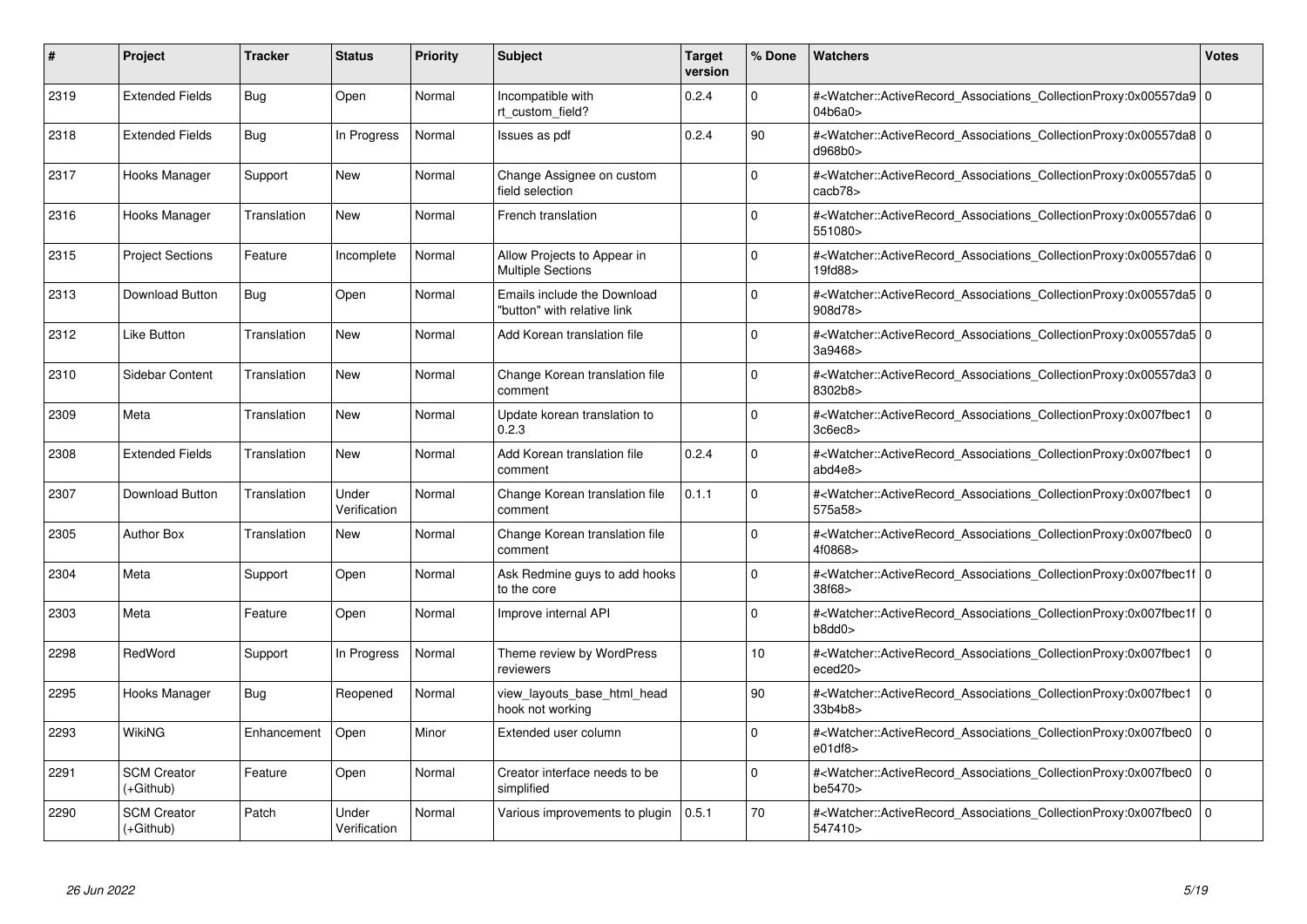| #    | Project                         | <b>Tracker</b> | <b>Status</b> | <b>Priority</b> | <b>Subject</b>                                               | <b>Target</b><br>version | % Done      | <b>Watchers</b>                                                                                                                                           | <b>Votes</b> |
|------|---------------------------------|----------------|---------------|-----------------|--------------------------------------------------------------|--------------------------|-------------|-----------------------------------------------------------------------------------------------------------------------------------------------------------|--------------|
| 2289 | <b>RedPress</b>                 | Bug            | <b>New</b>    | Normal          | Hide moved news from the<br>project overview page            |                          | $\Omega$    | # <watcher::activerecord_associations_collectionproxy:0x007fbec0<br>331658&gt;</watcher::activerecord_associations_collectionproxy:0x007fbec0<br>         | $\mathbf 0$  |
| 2287 | <b>SCM Creator</b><br>(+Github) | Feature        | Incomplete    | Normal          | Allow to customize naming<br>policy for repositories         |                          | $\Omega$    | # <watcher::activerecord associations="" collectionproxy:0x007fbec1<br="">3af070&gt;</watcher::activerecord>                                              | $\Omega$     |
| 2286 | <b>SCM Creator</b><br>(+Github) | Feature        | Incomplete    | Normal          | Add configuration option for<br>default encoding             |                          | $\Omega$    | # <watcher::activerecord_associations_collectionproxy:0x007fbec1 0<br=""  ="">d650b0&gt;</watcher::activerecord_associations_collectionproxy:0x007fbec1>  |              |
| 2285 | WordMine                        | Support        | In Progress   | Normal          | Can't get this to work                                       |                          | $\Omega$    | # <watcher::activerecord_associations_collectionproxy:0x007fbec1<br>3dec80&gt;</watcher::activerecord_associations_collectionproxy:0x007fbec1<br>         | $\mathbf 0$  |
| 2278 | <b>SCM Creator</b><br>(+Github) | Patch          | Deferred      | Normal          | Disable "Save repository" button<br>on new repositories      |                          | $\Omega$    | # <watcher::activerecord_associations_collectionproxy:0x007fbec7<br>d6e038&gt;</watcher::activerecord_associations_collectionproxy:0x007fbec7<br>         | $\Omega$     |
| 2276 | Language Mix                    | Feature        | Incomplete    | Normal          | Group posts / show only the<br>primary article               |                          | $\Omega$    | # <watcher::activerecord 0<br="" associations="" collectionproxy:0x007fbec0=""  ="">3855f0&gt;</watcher::activerecord>                                    |              |
| 2273 | Hooks Manager                   | Support        | In Progress   | Normal          | Hook is invalid                                              |                          | $\Omega$    | # <watcher::activerecord_associations_collectionproxy:0x007fbec0<br>902cd0&gt;</watcher::activerecord_associations_collectionproxy:0x007fbec0<br>         | $\mathbf 0$  |
| 2271 | Meta                            | Feature        | Open          | Normal          | Default image for<br>OpenGraph/Twitter Cards                 |                          | $\mathbf 0$ | # <watcher::activerecord_associations_collectionproxy:0x007fbec0<br>23c5b8&gt;</watcher::activerecord_associations_collectionproxy:0x007fbec0<br>         | $\mathbf 0$  |
| 2266 | Hooks Manager                   | Translation    | Incomplete    | Normal          | Spanish translation                                          |                          | 20          | # <watcher::activerecord_associations_collectionproxy:0x007fbec1 0<br=""  ="">cfd690</watcher::activerecord_associations_collectionproxy:0x007fbec1>      |              |
| 2261 | <b>Extended Fields</b>          | Bug            | Incomplete    | Normal          | issues PDF view and<br>descriptions                          | 0.2.4                    | $\Omega$    | # <watcher::activerecord associations="" collectionproxy:0x007fbec0<br="">207bd8&gt;</watcher::activerecord>                                              | $\mathbf 0$  |
| 2260 | <b>Contact Form</b>             | <b>Bug</b>     | Incomplete    | Normal          | Conflicting with<br>redmine ckeditor plugin using<br>preview |                          | $\mathbf 0$ | # <watcher::activerecord_associations_collectionproxy:0x007fbec1f 0<br=""  ="">f4128&gt;</watcher::activerecord_associations_collectionproxy:0x007fbec1f> |              |
| 2259 | <b>Contact Form</b>             | Feature        | Incomplete    | Normal          | Sender name in a message                                     |                          | $\Omega$    | # <watcher::activerecord_associations_collectionproxy:0x007fbec7f 0<br=""  ="">c7d70&gt;</watcher::activerecord_associations_collectionproxy:0x007fbec7f> |              |
| 2257 | Download Button                 | Patch          | New           | Normal          | Support for multiple downloads                               |                          | $\Omega$    | # <watcher::activerecord associations="" collectionproxy:0x007fbec0<br="">394aa0&gt;</watcher::activerecord>                                              | $\mathbf 0$  |
| 2250 | <b>WikiNG</b>                   | Support        | Open          | Normal          | Textilizable fix in Redmine                                  |                          | $\mathbf 0$ | # <watcher::activerecord associations="" collectionproxy:0x007fbec0<br="">e7c760&gt;</watcher::activerecord>                                              | $\mathbf 0$  |
| 2248 | <b>RedPress</b>                 | Feature        | Open          | Normal          | Latest blog posts in Redmine                                 |                          | $\Omega$    | # <watcher::activerecord associations="" collectionproxy:0x007fbec7<br="">7075a0&gt;</watcher::activerecord>                                              | l o          |
| 2247 | <b>RedPress</b>                 | Improvement    | Open          | Normal          | Redirect back after logout                                   |                          | $\Omega$    | # <watcher::activerecord associations="" collectionproxy:0x007fbec7<br="">ee3670&gt;</watcher::activerecord>                                              | $\mathbf 0$  |
| 2246 | <b>RedPress</b>                 | Feature        | Open          | Normal          | Wiki syntax for blog posts                                   |                          | $\Omega$    | # <watcher::activerecord_associations_collectionproxy:0x007fbec0<br>a1f3c0&gt;</watcher::activerecord_associations_collectionproxy:0x007fbec0<br>         | $\mathbf 0$  |
| 2245 | RedWord                         | Improvement    | Open          | Normal          | Hellip in project titles                                     |                          | $\Omega$    | # <watcher::activerecord associations="" collectionproxy:0x007fbec1<br="">385a68&gt;</watcher::activerecord>                                              | $\Omega$     |
| 2244 | WordMine                        | Improvement    | Incomplete    | Normal          | Import the project on blog index<br>open                     |                          | $\Omega$    | # <watcher::activerecord_associations_collectionproxy:0x007fbec1<br>3d11e8&gt;</watcher::activerecord_associations_collectionproxy:0x007fbec1<br>         | $\mathbf 0$  |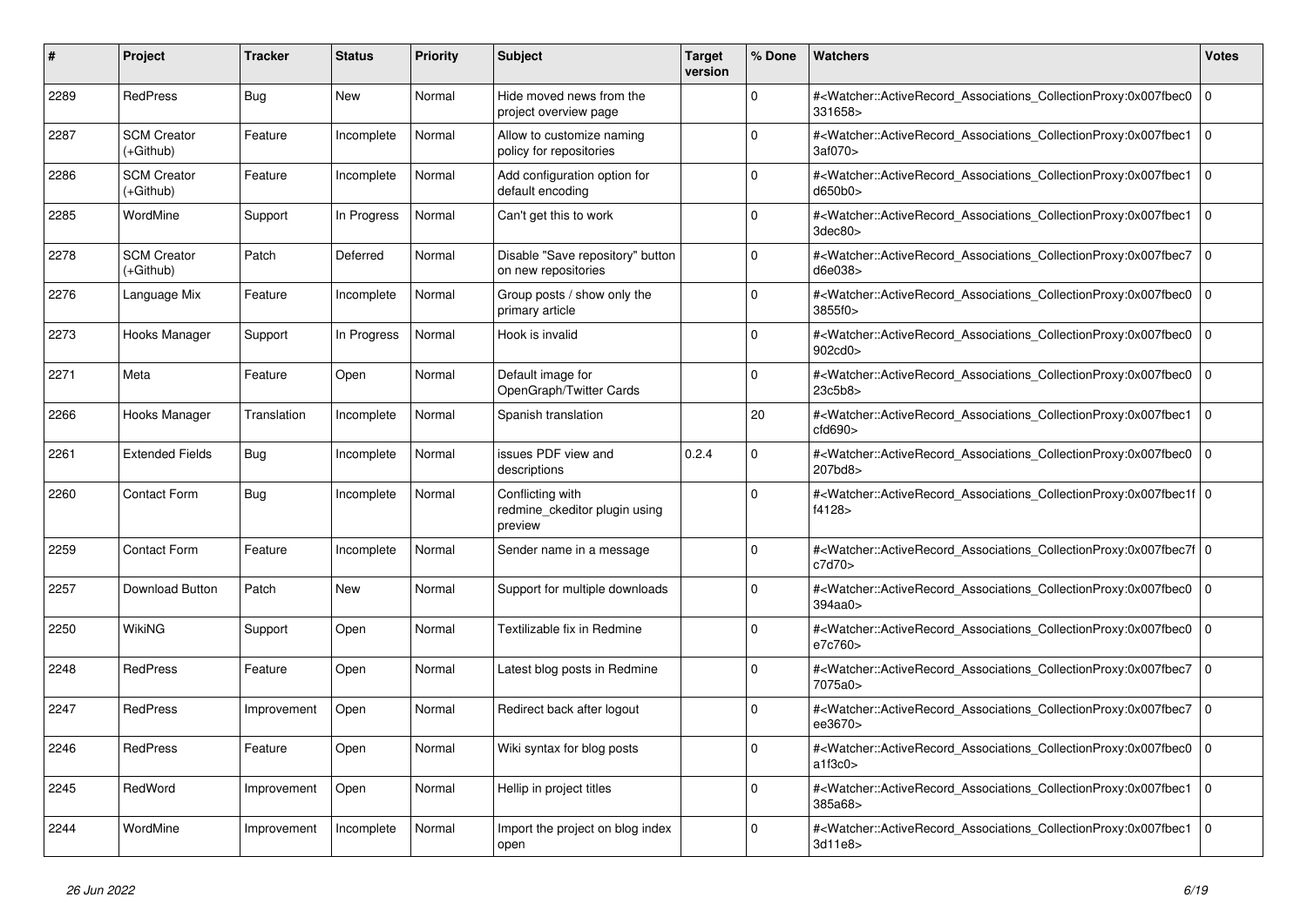| #    | <b>Project</b>                  | <b>Tracker</b> | <b>Status</b> | <b>Priority</b> | <b>Subject</b>                                                   | Target<br>version | % Done       | <b>Watchers</b>                                                                                                                                           | <b>Votes</b>   |
|------|---------------------------------|----------------|---------------|-----------------|------------------------------------------------------------------|-------------------|--------------|-----------------------------------------------------------------------------------------------------------------------------------------------------------|----------------|
| 2243 | RedWord                         | Improvement    | <b>New</b>    | Normal          | Show unapproved comments<br>for admins                           |                   | $\Omega$     | # <watcher::activerecord_associations_collectionproxy:0x007fbec1<br>23f7d0&gt;</watcher::activerecord_associations_collectionproxy:0x007fbec1<br>         | $\overline{0}$ |
| 2242 | <b>Extended Fields</b>          | Bug            | Incomplete    | Normal          | Message "invalid statement:<br>STR_TO_DATE" when using<br>MS SQL |                   | 30           | # <watcher::activerecord_associations_collectionproxy:0x007fbec1<br>82fe10&gt;</watcher::activerecord_associations_collectionproxy:0x007fbec1<br>         |                |
| 2241 | <b>Extended Fields</b>          | Feature        | Incomplete    | Normal          | Informations I see on Calendar                                   |                   | $\Omega$     | # <watcher::activerecord associations="" collectionproxy:0x007fbec1<br="">aea1a0&gt;</watcher::activerecord>                                              | $\overline{0}$ |
| 2239 | <b>SCM Creator</b><br>(+Github) | Bug            | Incomplete    | Normal          | No default identifer                                             |                   | $\Omega$     | # <watcher::activerecord associations="" collectionproxy:0x007fbec1<br="">b95118&gt;</watcher::activerecord>                                              | $\Omega$       |
| 2237 | <b>Contact Form</b>             | Bug            | Open          | Normal          | Spam protection (looks like<br>0.1.0 is spam prone)              |                   | $\Omega$     | # <watcher::activerecord associations="" collectionproxy:0x007fbec1<br="">8b33c8&gt;</watcher::activerecord>                                              | 0              |
| 2236 | <b>Extended Fields</b>          | Bug            | Incomplete    | Normal          | Hint Lost                                                        |                   | $\Omega$     | # <watcher::activerecord associations="" collectionproxy:0x007fbec1<br="">a5bc20&gt;</watcher::activerecord>                                              | $\overline{0}$ |
| 2234 | <b>WikiNG</b>                   | Enhancement    | Incomplete    | Minor           | Avatars in user links?                                           |                   | $\Omega$     | # <watcher::activerecord_associations_collectionproxy:0x007fbec7<br>d65ac8</watcher::activerecord_associations_collectionproxy:0x007fbec7<br>             | 0              |
| 2227 | <b>Extended Fields</b>          | Feature        | In Progress   | Normal          | Altering form elements for<br>custom fields                      | 0.2.4             | 50           | # <watcher::activerecord_associations_collectionproxy:0x007fbec1<br>32ebf0&gt;</watcher::activerecord_associations_collectionproxy:0x007fbec1<br>         | l O            |
| 2225 | OpenID Fix                      | Bug            | Incomplete    | Normal          | OpenID::TypeURIMismatch                                          |                   | $\mathbf 0$  | # <watcher::activerecord_associations_collectionproxy:0x007fbec1<br>361bb8&gt;</watcher::activerecord_associations_collectionproxy:0x007fbec1<br>         | $\overline{0}$ |
| 2224 | WikiNG                          | Feature        | Incomplete    | Normal          | Option to disable glyphs?                                        |                   | $\Omega$     | # <watcher::activerecord_associations_collectionproxy:0x007fbec1<br>692b48&gt;</watcher::activerecord_associations_collectionproxy:0x007fbec1<br>         | $\Omega$       |
| 2223 | <b>Extended Fields</b>          | Feature        | Open          | Normal          | Linked list custom field                                         |                   | $\Omega$     | # <watcher::activerecord associations="" collectionproxy:0x007fbec0<br="">3d8818&gt;</watcher::activerecord>                                              | $\Omega$       |
| 2221 | <b>Extended Fields</b>          | Support        | Deferred      | Minor           | Need a fix for list.html.erb                                     |                   | $\mathbf 0$  | # <watcher::activerecord_associations_collectionproxy:0x007fbec1<br>40b460&gt;</watcher::activerecord_associations_collectionproxy:0x007fbec1<br>         | 0              |
| 2220 | <b>Extended Fields</b>          | Feature        | Incomplete    | Normal          | Project specific custom fields                                   |                   | 0            | # <watcher::activerecord_associations_collectionproxy:0x007fbec1<br>3eccb8&gt;</watcher::activerecord_associations_collectionproxy:0x007fbec1<br>         | $\Omega$       |
| 2219 | <b>Project Sections</b>         | Feature        | Open          | Normal          | Wiki rule for section                                            |                   | $\Omega$     | # <watcher::activerecord associations="" collectionproxy:0x007fbec1<br="">75e608&gt;</watcher::activerecord>                                              | l o            |
| 2216 | Download Button                 | Bug            | New           | Critical        | Missing partial<br>download/sidebar                              |                   | $\Omega$     | # <watcher::activerecord_associations_collectionproxy:0x007fbec7<br>0f7c28&gt;</watcher::activerecord_associations_collectionproxy:0x007fbec7<br>         | $\overline{0}$ |
| 2214 | <b>Project Sections</b>         | Feature        | Incomplete    | Normal          | Featured and disregarded<br>projects                             |                   | $\mathbf{0}$ | # <watcher::activerecord_associations_collectionproxy:0x007fbec6f 0<br=""  ="">888d8&gt;</watcher::activerecord_associations_collectionproxy:0x007fbec6f> |                |
| 2213 | Contact Form                    | <b>Bug</b>     | Incomplete    | Normal          | Unable to support Chinesel                                       |                   | $\Omega$     | # <watcher::activerecord_associations_collectionproxy:0x007fbec7<br>2ee928&gt;</watcher::activerecord_associations_collectionproxy:0x007fbec7<br>         | l o            |
| 2210 | Hooks Manager                   | Feature        | Open          | Normal          | Sidebar access from other<br>hooks                               |                   | $\Omega$     | # <watcher::activerecord associations="" collectionproxy:0x007fbec7<br="">10a9e0</watcher::activerecord>                                                  | $\Omega$       |
| 2209 | Hooks Manager                   | Feature        | Incomplete    | Normal          | A templating language support                                    |                   | $\Omega$     | # <watcher::activerecord_associations_collectionproxy:0x007fbec6<br>efbc30&gt;</watcher::activerecord_associations_collectionproxy:0x007fbec6<br>         | $\overline{0}$ |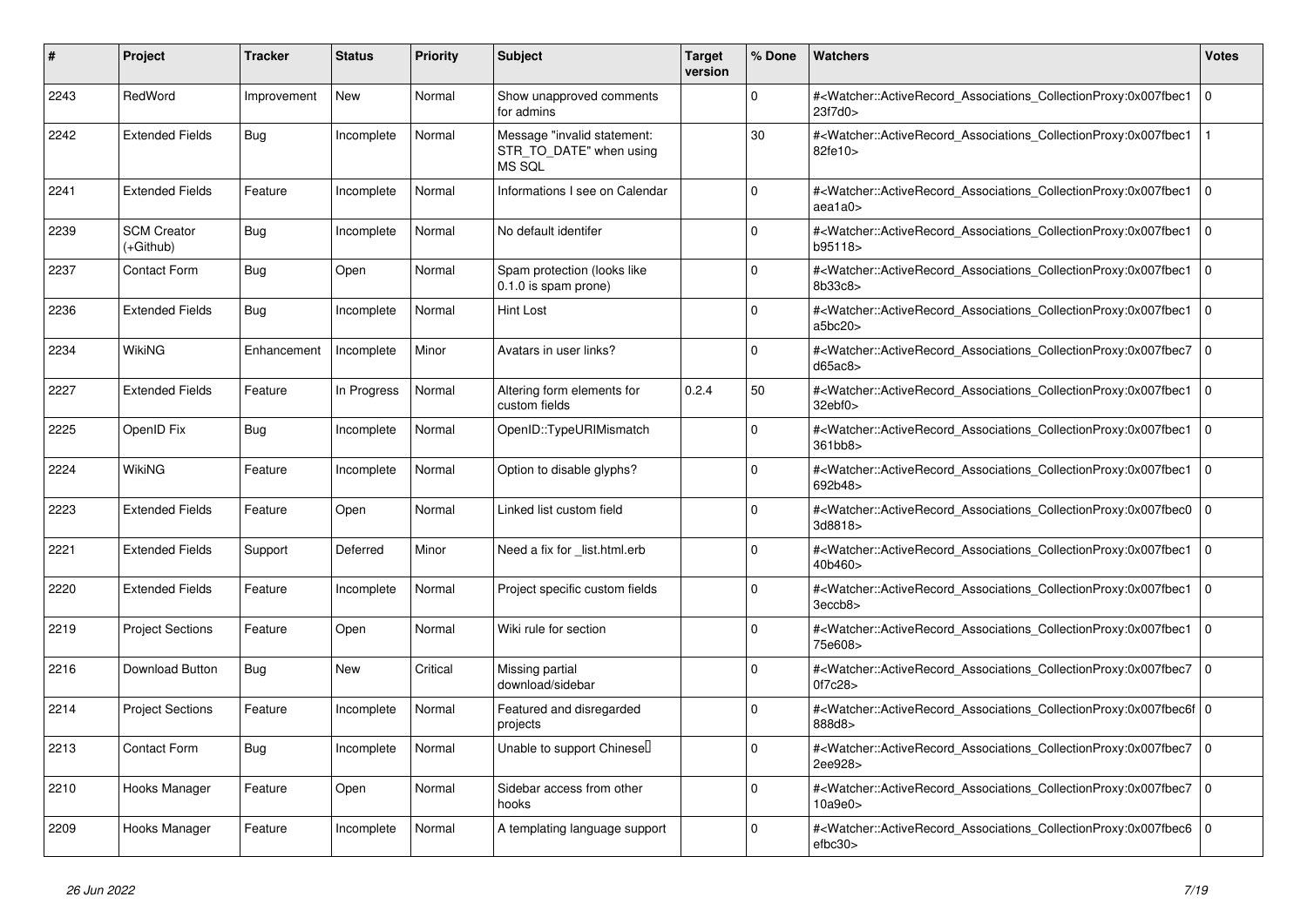| #    | Project                         | <b>Tracker</b> | <b>Status</b> | <b>Priority</b> | <b>Subject</b>                                                                | <b>Target</b><br>version | % Done   | <b>Watchers</b>                                                                                                                                                                | Votes          |
|------|---------------------------------|----------------|---------------|-----------------|-------------------------------------------------------------------------------|--------------------------|----------|--------------------------------------------------------------------------------------------------------------------------------------------------------------------------------|----------------|
| 2201 | <b>SCM Creator</b><br>(+Github) | Feature        | Incomplete    | Normal          | Add feature auto create struct<br>directory for svn                           |                          | $\Omega$ | # <watcher::activerecord associations="" collectionproxy:0x007fbec6<br="">bb7010&gt;</watcher::activerecord>                                                                   |                |
| 2196 | <b>Extended Fields</b>          | Support        | Open          | Normal          | Default values for "Wiki text"<br>custom fields not being applied             |                          | $\Omega$ | # <watcher::activerecord associations="" collectionproxy:0x007fbec6<br="">a38dd8&gt;</watcher::activerecord>                                                                   | $\overline{0}$ |
| 2190 | Role Shift                      | Bug            | Incomplete    | Normal          | Unfortunately installation fails                                              |                          | $\Omega$ | # <watcher::activerecord associations="" collectionproxy:0x007fbec6<br="">7c07b8&gt;</watcher::activerecord>                                                                   | 0              |
| 2186 | <b>Extended Fields</b>          | Feature        | Open          | Minor           | <b>Custom DateTime Field</b>                                                  |                          | $\Omega$ | # <watcher::activerecord_associations_collectionproxy:0x007fbec6<br>50e010&gt;</watcher::activerecord_associations_collectionproxy:0x007fbec6<br>                              | $\overline{0}$ |
| 2184 | Role Shift                      | Support        | Incomplete    | Normal          | <b>Issue visibility</b>                                                       |                          | $\Omega$ | # <watcher::activerecord_associations_collectionproxy:0x007fbec5<br>b07468&gt;</watcher::activerecord_associations_collectionproxy:0x007fbec5<br>                              | $\overline{0}$ |
| 2179 | Projects                        | Feature        | Incomplete    | Normal          | Pingbacks and trackbacks                                                      |                          | $\Omega$ | # <watcher::activerecord_associations_collectionproxy:0x007fbec5<br>618d08&gt;</watcher::activerecord_associations_collectionproxy:0x007fbec5<br>                              | $\overline{0}$ |
| 2170 | <b>Contact Form</b>             | Feature        | Open          | Minor           | Optional email format validation                                              |                          | $\Omega$ | # <watcher::activerecord_associations_collectionproxy:0x007fbec5<br>34ab80<sub>&gt;</sub></watcher::activerecord_associations_collectionproxy:0x007fbec5<br>                   | $\overline{0}$ |
| 2169 | Contact Form                    | Feature        | Incomplete    | Normal          | Option to use own name,<br>reply-to, subject and message<br>fields            |                          | $\Omega$ | # <watcher::activerecord_associations_collectionproxy:0x007fbec4f 0<br=""  ="">a3bd0&gt;</watcher::activerecord_associations_collectionproxy:0x007fbec4f>                      |                |
| 2168 | <b>Extended Fields</b>          | Feature        | Open          | Minor           | Grouping form elements                                                        |                          | $\Omega$ | # <watcher::activerecord_associations_collectionproxy:0x00557da9 0<br=""  =""><math>25</math>dee<math>8</math></watcher::activerecord_associations_collectionproxy:0x00557da9> |                |
| 2165 | Download Button                 | Bug            | Open          | Major           | Error in email                                                                | 0.1.1                    | $\Omega$ | # <watcher::activerecord_associations_collectionproxy:0x00557da8 0<br=""  ="">f433e8&gt;</watcher::activerecord_associations_collectionproxy:0x00557da8>                       |                |
| 2163 | Meta                            | Bug            | Incomplete    | Normal          | My site's Display lanugage was<br>only English, when I installed<br>plugin    |                          | $\Omega$ | # <watcher::activerecord_associations_collectionproxy:0x00557da8 0<br=""  ="">d1e4f0&gt;</watcher::activerecord_associations_collectionproxy:0x00557da8>                       |                |
| 2161 | <b>Extended Fields</b>          | Support        | In Progress   | Critical        | Internal error On New Issues<br>tab                                           |                          | $\Omega$ | # <watcher::activerecord 0<br="" associations="" collectionproxy:0x00557da5=""  ="">b57ed0</watcher::activerecord>                                                             |                |
| 2160 | WikiNG                          | Improvement    | Incomplete    | Normal          | Rename {{version}} to {{hidden}}                                              |                          | $\Omega$ | # <watcher::activerecord_associations_collectionproxy:0x00557da6 0<br="">3795c8&gt;</watcher::activerecord_associations_collectionproxy:0x00557da6>                            |                |
| 2157 | Projects                        | Feature        | Open          | Normal          | Short activity messages                                                       |                          | $\Omega$ | # <watcher::activerecord_associations_collectionproxy:0x00557da5 0<br=""  ="">bfaf90</watcher::activerecord_associations_collectionproxy:0x00557da5>                           |                |
| 2156 | <b>Extended Fields</b>          | Feature        | Incomplete    | Minor           | Per user values?                                                              |                          | $\Omega$ | # <watcher::activerecord_associations_collectionproxy:0x00557da5 0<br=""  ="">6fd3d0</watcher::activerecord_associations_collectionproxy:0x00557da5>                           |                |
| 2155 | <b>Extended Fields</b>          | Bug            | Incomplete    | Normal          | Wiki text field donot work well<br>when using chinese as custom<br>field name |                          | 50       | # <watcher::activerecord_associations_collectionproxy:0x00557da5 0<br="">2c1208&gt;</watcher::activerecord_associations_collectionproxy:0x00557da5>                            |                |
| 2151 | Red-Andy                        | Bug            | Deferred      | Normal          | Conflict with sidebar_hide plugin                                             |                          | 30       | # <watcher::activerecord_associations_collectionproxy:0x007fbec1f 0<br=""  ="">c2c40</watcher::activerecord_associations_collectionproxy:0x007fbec1f>                          |                |
| 2149 | <b>TOC</b>                      | Bug            | <b>New</b>    | Normal          | New dokuwiki default template<br>(from angua) make problem                    |                          | $\Omega$ | # <watcher::activerecord_associations_collectionproxy:0x007fbec1<br>b01378&gt;</watcher::activerecord_associations_collectionproxy:0x007fbec1<br>                              | $\overline{0}$ |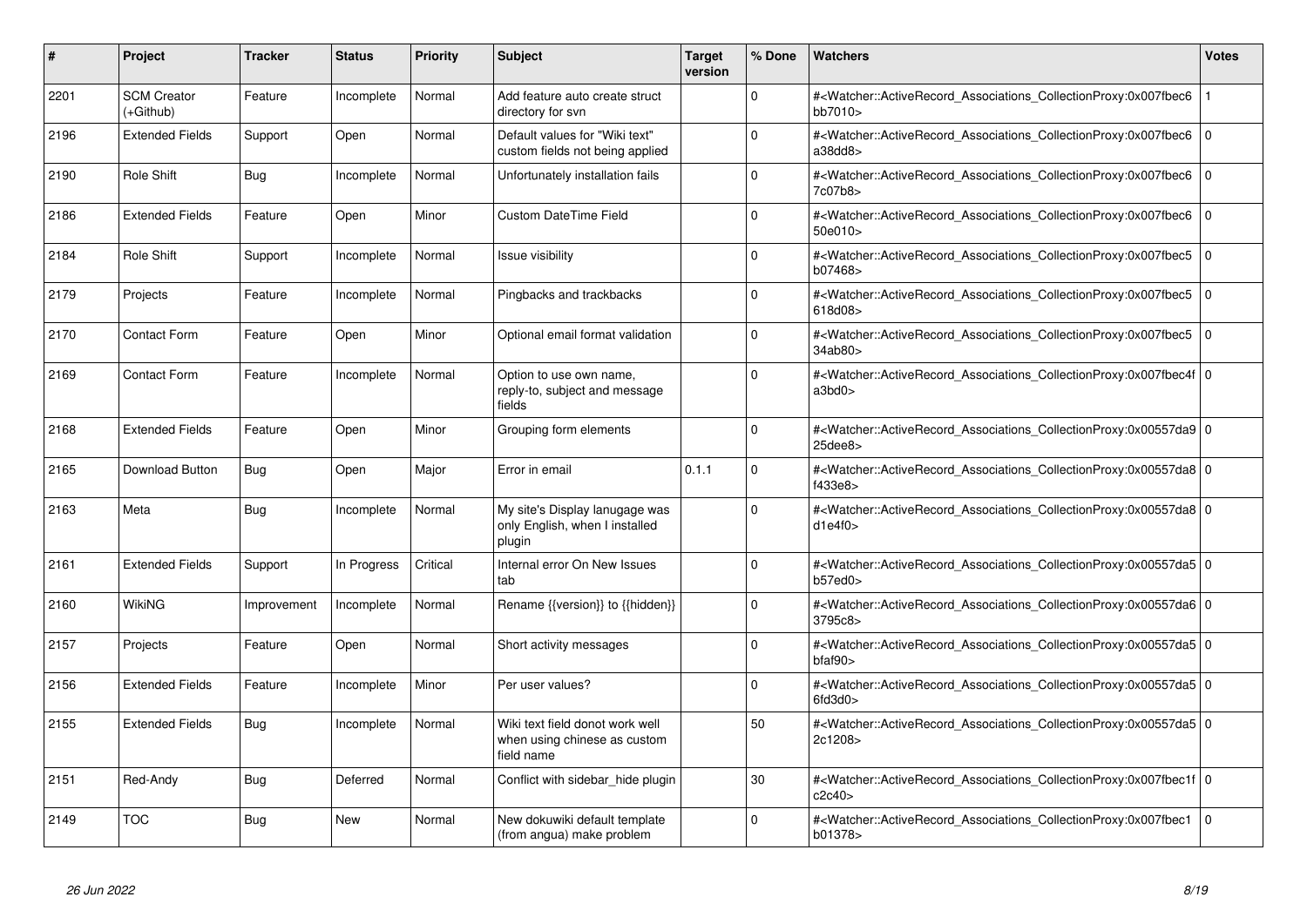| #    | Project                           | Tracker     | <b>Status</b> | <b>Priority</b> | <b>Subject</b>                                                                                                                                                                                                                                                                                                                         | <b>Target</b><br>version | % Done      | Watchers                                                                                                                                                 | <b>Votes</b>   |
|------|-----------------------------------|-------------|---------------|-----------------|----------------------------------------------------------------------------------------------------------------------------------------------------------------------------------------------------------------------------------------------------------------------------------------------------------------------------------------|--------------------------|-------------|----------------------------------------------------------------------------------------------------------------------------------------------------------|----------------|
| 2148 | Meta                              | Feature     | Open          | Normal          | Cache meta tags                                                                                                                                                                                                                                                                                                                        |                          | 0           | # <watcher::activerecord_associations_collectionproxy:0x007fbec0<br>2e11d0&gt;</watcher::activerecord_associations_collectionproxy:0x007fbec0<br>        | $\overline{0}$ |
| 2145 | Meta                              | Feature     | Open          | Normal          | Support Facebook publishing<br>through Graph API                                                                                                                                                                                                                                                                                       |                          | $\Omega$    | # <watcher::activerecord_associations_collectionproxy:0x007fbec0<br>bfa230</watcher::activerecord_associations_collectionproxy:0x007fbec0<br>            | $\mathbf 0$    |
| 2132 | Download Button                   | Feature     | Open          | Normal          | Per version button                                                                                                                                                                                                                                                                                                                     |                          | $\Omega$    | # <watcher::activerecord_associations_collectionproxy:0x007fbec0 0<br=""  ="">05d990&gt;</watcher::activerecord_associations_collectionproxy:0x007fbec0> |                |
| 2131 | <b>Project Settings</b>           | Feature     | In Progress   | Normal          | Redmine 2 / Rails 3<br>compatibility                                                                                                                                                                                                                                                                                                   |                          | 80          | # <watcher::activerecord_associations_collectionproxy:0x007fbec7f 2<br="">f3e48</watcher::activerecord_associations_collectionproxy:0x007fbec7f>         |                |
| 2130 | WikiNG                            | Feature     | Incomplete    | Minor           | <b>Function references</b>                                                                                                                                                                                                                                                                                                             |                          | $\mathbf 0$ | # <watcher::activerecord_associations_collectionproxy:0x007fbec0 0<br=""  ="">6c0198&gt;</watcher::activerecord_associations_collectionproxy:0x007fbec0> |                |
| 2117 | <b>Extended Fields</b>            | Feature     | Open          | Normal          | User list filter                                                                                                                                                                                                                                                                                                                       |                          | $\Omega$    | # <watcher::activerecord_associations_collectionproxy:0x007fbec1<br>ecd948&gt;</watcher::activerecord_associations_collectionproxy:0x007fbec1<br>        | $\overline{0}$ |
| 2114 | <b>Extended Fields</b>            | Feature     | Open          | Normal          | LDAP attributes for user custom<br>fields                                                                                                                                                                                                                                                                                              |                          | $\Omega$    | # <watcher::activerecord_associations_collectionproxy:0x007fbec0<br>2725a0&gt;</watcher::activerecord_associations_collectionproxy:0x007fbec0<br>        | l 0            |
| 2111 | <b>SCM Creator</b><br>$(+Github)$ | Support     | Open          | Normal          | "Adding local repositories was<br>denied by the administrator"<br>message given when creating<br>SVN or Git repositories                                                                                                                                                                                                               |                          | $\mathbf 0$ | # <watcher::activerecord_associations_collectionproxy:0x007fbec0 0<br=""  ="">e02e10</watcher::activerecord_associations_collectionproxy:0x007fbec0>     |                |
| 2109 | Sidebar Content                   | Feature     | Open          | Normal          | Sidebar for global pages, which<br>do not have one                                                                                                                                                                                                                                                                                     | 0.2.0                    | $\mathbf 0$ | # <watcher::activerecord_associations_collectionproxy:0x007fbec1<br>1635a0&gt;</watcher::activerecord_associations_collectionproxy:0x007fbec1<br>        | l O            |
| 2108 | Projects                          | Bug         | Open          | Normal          | Weird export "button"                                                                                                                                                                                                                                                                                                                  |                          | $\mathbf 0$ | # <watcher::activerecord_associations_collectionproxy:0x007fbec1<br>504fb0</watcher::activerecord_associations_collectionproxy:0x007fbec1<br>            | l 0            |
| 2107 | <b>Extended Fields</b>            | Support     | Open          | Normal          | WiKi formatting support to<br>custom field                                                                                                                                                                                                                                                                                             |                          | $\mathbf 0$ | # <watcher::activerecord_associations_collectionproxy:0x007fbec1<br>63f880&gt;</watcher::activerecord_associations_collectionproxy:0x007fbec1<br>        | l O            |
| 2106 | Projects                          | Improvement | Incomplete    | Minor           | Gravatar upload                                                                                                                                                                                                                                                                                                                        |                          | $\Omega$    | # <watcher::activerecord_associations_collectionproxy:0x007fbec1<br>7da898&gt;</watcher::activerecord_associations_collectionproxy:0x007fbec1<br>        | $\Omega$       |
| 2105 | <b>SCM Creator</b><br>$(+Github)$ | Feature     | Open          | Normal          | Integrate with existing scm<br>system                                                                                                                                                                                                                                                                                                  |                          | $\Omega$    | # <watcher::activerecord_associations_collectionproxy:0x007fbec0<br>247dc8&gt;</watcher::activerecord_associations_collectionproxy:0x007fbec0<br>        | $\overline{0}$ |
| 2103 | <b>Extended Fields</b>            | Feature     | Incomplete    | Minor           | Support multiple for Project                                                                                                                                                                                                                                                                                                           |                          | $\mathbf 0$ | # <watcher::activerecord_associations_collectionproxy:0x007fbec1<br>3df428&gt;</watcher::activerecord_associations_collectionproxy:0x007fbec1<br>        | $\overline{0}$ |
| 2099 | <b>Extended Fields</b>            | Feature     | Incomplete    | Normal          | Create a custom field of type<br>'Category'                                                                                                                                                                                                                                                                                            |                          | $\mathbf 0$ | # <watcher::activerecord_associations_collectionproxy:0x007fbec0<br>057450&gt;</watcher::activerecord_associations_collectionproxy:0x007fbec0<br>        | $\mathbf 0$    |
| 2098 | <b>Extended Fields</b>            | <b>Bug</b>  | In Progress   | Major           | Failure in XLS Export<br>(undefined method<br>`find_custom_field_template' for<br># <xisexportcontroller)< td=""><td>0.2.4</td><td>90</td><td>#<watcher::activerecord_associations_collectionproxy:0x007fbec0 2<br="">ee5080&gt;</watcher::activerecord_associations_collectionproxy:0x007fbec0></td><td></td></xisexportcontroller)<> | 0.2.4                    | 90          | # <watcher::activerecord_associations_collectionproxy:0x007fbec0 2<br="">ee5080&gt;</watcher::activerecord_associations_collectionproxy:0x007fbec0>      |                |
| 2093 | <b>Extended Fields</b>            | Feature     | Incomplete    | Normal          | Extended columns using<br>custom queries                                                                                                                                                                                                                                                                                               |                          | $\mathsf 0$ | # <watcher::activerecord_associations_collectionproxy:0x007fbec0 0<br="">73d1c0&gt;</watcher::activerecord_associations_collectionproxy:0x007fbec0>      |                |
| 2092 | <b>Extended Fields</b>            | Feature     | Incomplete    | Normal          | Users-to-issues custom fields<br>auto-fill                                                                                                                                                                                                                                                                                             |                          | $\mathbf 0$ | # <watcher::activerecord_associations_collectionproxy:0x007fbec7 0<br=""  ="">b50a58&gt;</watcher::activerecord_associations_collectionproxy:0x007fbec7> |                |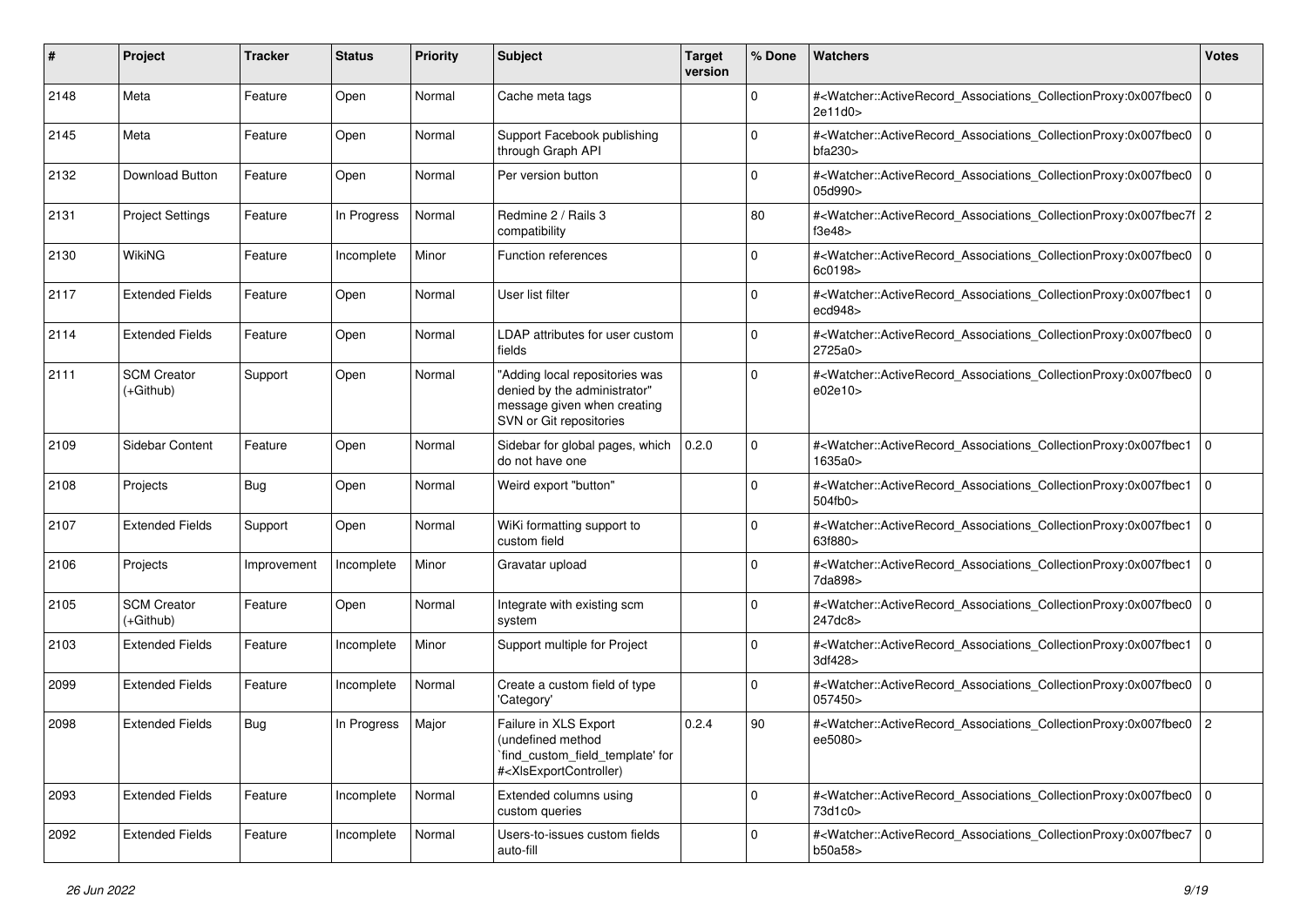| #    | Project                           | Tracker     | <b>Status</b>         | <b>Priority</b> | <b>Subject</b>                                                                           | <b>Target</b><br>version | % Done      | Watchers                                                                                                                                                      | <b>Votes</b>   |
|------|-----------------------------------|-------------|-----------------------|-----------------|------------------------------------------------------------------------------------------|--------------------------|-------------|---------------------------------------------------------------------------------------------------------------------------------------------------------------|----------------|
| 2088 | <b>WikiNG</b>                     | Enhancement | Open                  | Normal          | Add WikiNG buttons<br>everywhere to the editing<br>toolbar                               |                          | $\mathbf 0$ | # <watcher::activerecord_associations_collectionproxy:0x007fbec1f  <br="">ad<math>110</math></watcher::activerecord_associations_collectionproxy:0x007fbec1f> |                |
| 2086 | Projects                          | Improvement | Incomplete            | Minor           | Latest stable version                                                                    |                          | $\Omega$    | # <watcher::activerecord_associations_collectionproxy:0x007fbec0 0<br="">07d060&gt;</watcher::activerecord_associations_collectionproxy:0x007fbec0>           |                |
| 2085 | <b>WikiNG</b>                     | Feature     | Open                  | Normal          | <b>Twitter status</b>                                                                    |                          | $\Omega$    | # <watcher::activerecord_associations_collectionproxy:0x007fbec1<br>7baf48&gt;</watcher::activerecord_associations_collectionproxy:0x007fbec1<br>             | l O            |
| 2084 | <b>SCM Creator</b><br>$(+Github)$ | Bug         | Incomplete            | Normal          | ActionView::Template::Error<br>(syntax error on line 33, col 12:                         |                          | $\Omega$    | # <watcher::activerecord_associations_collectionproxy:0x007fbec1<br>e792d0&gt;</watcher::activerecord_associations_collectionproxy:0x007fbec1<br>             |                |
| 2080 | Projects                          | Enhancement | New                   | Normal          | Turkish translation                                                                      |                          | $\Omega$    | # <watcher::activerecord_associations_collectionproxy:0x007fbec0<br>142bd0&gt;</watcher::activerecord_associations_collectionproxy:0x007fbec0<br>             | $\mathbf 0$    |
| 2079 | <b>WikiNG</b>                     | Feature     | Incomplete            | Normal          | Message to everyone in a<br>project                                                      |                          | $\Omega$    | # <watcher::activerecord_associations_collectionproxy:0x007fbec1<br>a6cac0&gt;</watcher::activerecord_associations_collectionproxy:0x007fbec1<br>             | $\mathbf 0$    |
| 2076 | <b>WikiNG</b>                     | Feature     | Open                  | Insignificant   | <b>HTML Color preview</b>                                                                |                          | $\Omega$    | # <watcher::activerecord_associations_collectionproxy:0x007fbec1 0<br=""  ="">89d618&gt;</watcher::activerecord_associations_collectionproxy:0x007fbec1>      |                |
| 2075 | <b>SCM Creator</b><br>$(+Github)$ | Feature     | Open                  | Normal          | Make an option to fully<br>automate repository creation<br>without editing the URL field |                          | $\Omega$    | # <watcher::activerecord_associations_collectionproxy:0x007fbec0<br>39cef8</watcher::activerecord_associations_collectionproxy:0x007fbec0<br>                 | $\overline{c}$ |
| 2054 | <b>Like Button</b>                | Feature     | Open                  | Normal          | Add URL setting                                                                          |                          | $\Omega$    | # <watcher::activerecord_associations_collectionproxy:0x007fbec0<br>d365e0&gt;</watcher::activerecord_associations_collectionproxy:0x007fbec0<br>             | $\mathbf 0$    |
| 2053 | <b>SCM Creator</b><br>$(+Github)$ | Feature     | Open                  | Normal          | Set repository path according to<br>identifier when using multiple<br>repositories       |                          | $\Omega$    | # <watcher::activerecord_associations_collectionproxy:0x007fbec1<br>e8b390&gt;</watcher::activerecord_associations_collectionproxy:0x007fbec1<br>             |                |
| 2037 | Projects                          | Improvement | Open                  | Minor           | Completeness bars on start<br>page                                                       |                          | $\Omega$    | # <watcher::activerecord_associations_collectionproxy:0x007fbec0<br>7899a8&gt;</watcher::activerecord_associations_collectionproxy:0x007fbec0<br>             | $\mathbf 0$    |
| 2036 | Projects                          | Enhancement | Open                  | Minor           | Global news                                                                              |                          | $\mathbf 0$ | # <watcher::activerecord_associations_collectionproxy:0x007fbec1<br>1d2ec8&gt;</watcher::activerecord_associations_collectionproxy:0x007fbec1<br>             | $\mathbf 0$    |
| 2035 | Orangutan                         | Improvement | Open                  | Minor           | Direct communication between<br>a monkey and Orangutan                                   | 1.06                     | $\Omega$    | # <watcher::activerecord_associations_collectionproxy:0x007fbec7f 0<br=""  ="">85268&gt;</watcher::activerecord_associations_collectionproxy:0x007fbec7f>     |                |
| 2032 | Projects                          | Improvement | Open                  | Minor           | Quick way to submit Orangutan<br>omission                                                |                          | $\Omega$    | # <watcher::activerecord_associations_collectionproxy:0x007fbec1<br>b95758&gt;</watcher::activerecord_associations_collectionproxy:0x007fbec1<br>             | $\mathbf 0$    |
| 2031 | Projects                          | Improvement | Open                  | Minor           | News sidebar                                                                             |                          | $\Omega$    | # <watcher::activerecord_associations_collectionproxy:0x007fbec1<br>8b0cb8&gt;</watcher::activerecord_associations_collectionproxy:0x007fbec1<br>             | $\mathbf 0$    |
| 2028 | <b>Extended Fields</b>            | Feature     | Incomplete            | Normal          | make fields final option                                                                 |                          | 0           | # <watcher::activerecord associations="" collectionproxy:0x007fbec1<br="">8759b0&gt;</watcher::activerecord>                                                  | 10             |
| 2026 | <b>Extended Fields</b>            | Feature     | Open                  | Normal          | Sizing defaults for custom fields                                                        |                          | $\mathbf 0$ | # <watcher::activerecord_associations_collectionproxy:0x007fbec7 0<br="">dea688</watcher::activerecord_associations_collectionproxy:0x007fbec7>               |                |
| 2024 | OpenID Fix                        | Patch       | Under<br>Verification | Normal          | Associate existing accounts by<br>email                                                  |                          | 0           | # <watcher::activerecord 0<br="" associations="" collectionproxy:0x007fbec1="">32dfe8&gt;</watcher::activerecord>                                             |                |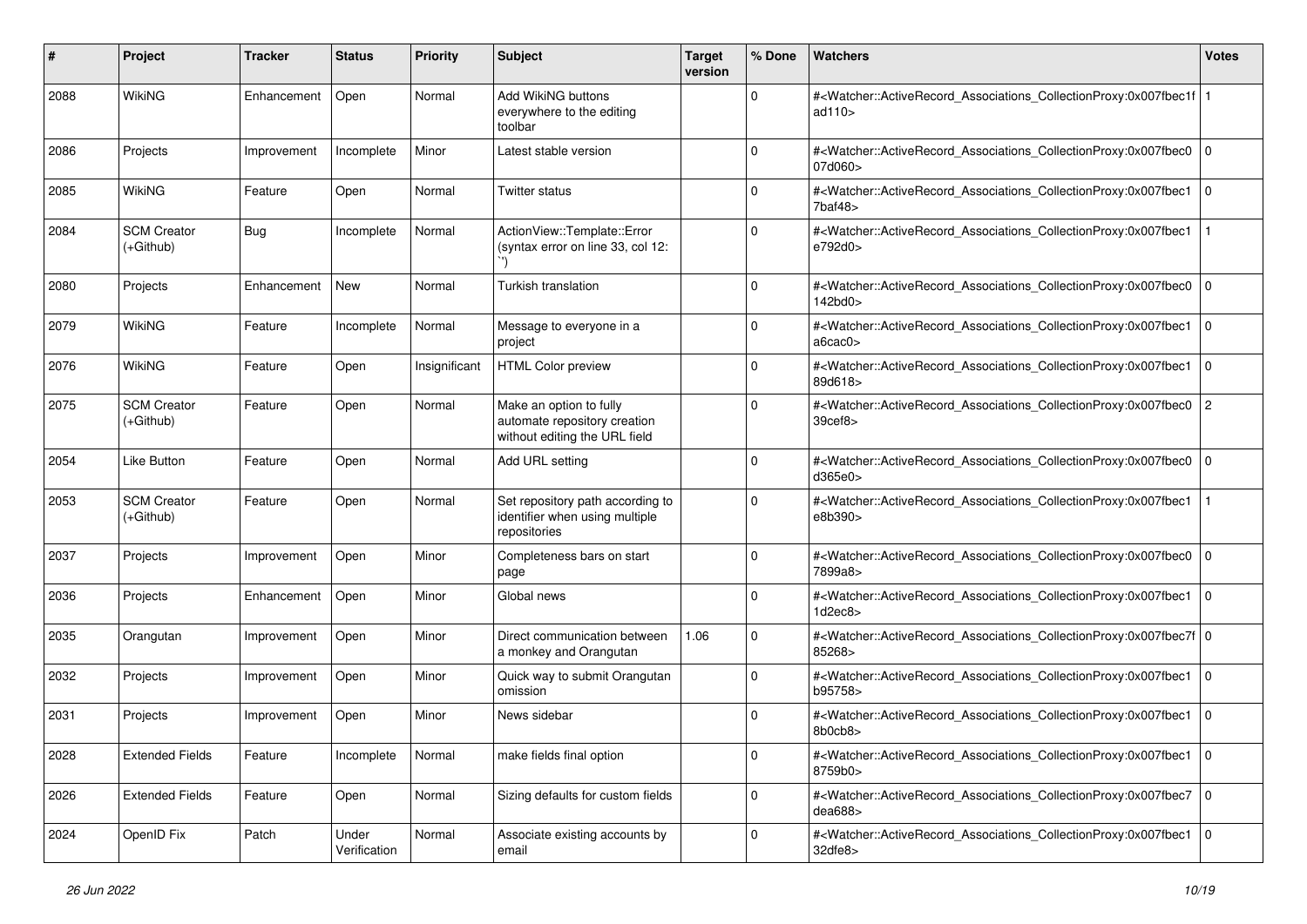| #    | Project                | <b>Tracker</b> | <b>Status</b> | <b>Priority</b> | <b>Subject</b>                                            | <b>Target</b><br>version | % Done      | <b>Watchers</b>                                                                                                                                          | <b>Votes</b> |
|------|------------------------|----------------|---------------|-----------------|-----------------------------------------------------------|--------------------------|-------------|----------------------------------------------------------------------------------------------------------------------------------------------------------|--------------|
| 2021 | Projects               | Improvement    | Incomplete    | Major           | Spam protect                                              |                          | $\Omega$    | # <watcher::activerecord associations="" collectionproxy:0x007fbec0<br="">156ea0&gt;</watcher::activerecord>                                             | $\mathbf 0$  |
| 2019 | <b>Extended Fields</b> | Feature        | Open          | Normal          | Custom field type web service                             |                          | $\Omega$    | # <watcher::activerecord_associations_collectionproxy:0x007fbec1<br>76cf78&gt;</watcher::activerecord_associations_collectionproxy:0x007fbec1<br>        | $\mathbf 0$  |
| 2018 | <b>Extended Fields</b> | Feature        | Open          | Normal          | database query cutsom field<br>type                       |                          | $\Omega$    | # <watcher::activerecord associations="" collectionproxy:0x007fbec0<br="">433e48&gt;</watcher::activerecord>                                             |              |
| 2013 | <b>Role Shift</b>      | Feature        | Incomplete    | Minor           | Resource shifts                                           |                          | $\Omega$    | # <watcher::activerecord 0<br="" associations="" collectionproxy:0x007fbec1=""  ="">7075b0&gt;</watcher::activerecord>                                   |              |
| 2011 | <b>Extended Fields</b> | Feature        | Incomplete    | Normal          | Custom field translations                                 |                          | $\Omega$    | # <watcher::activerecord_associations_collectionproxy:0x007fbec0<br>0d2c18&gt;</watcher::activerecord_associations_collectionproxy:0x007fbec0<br>        | $\mathbf 0$  |
| 2007 | <b>Extended Fields</b> | Feature        | Incomplete    | Minor           | Projects listing sorting                                  |                          | $\Omega$    | # <watcher::activerecord associations="" collectionproxy:0x007fbec1<br="">25fd78&gt;</watcher::activerecord>                                             | $\Omega$     |
| 2006 | <b>Extended Fields</b> | Feature        | Incomplete    | Minor           | Users listing sorting                                     |                          | $\Omega$    | # <watcher::activerecord_associations_collectionproxy:0x007fbec7 0<br=""  ="">1d0ed8&gt;</watcher::activerecord_associations_collectionproxy:0x007fbec7> |              |
| 2005 | <b>Extended Fields</b> | Feature        | Incomplete    | Minor           | Paging for projects listing                               |                          | $\Omega$    | # <watcher::activerecord 0<br="" associations="" collectionproxy:0x007fbec6f=""  ="">e9480&gt;</watcher::activerecord>                                   |              |
| 1999 | Sidebar Content        | Feature        | Incomplete    | Minor           | Project module                                            |                          | $\Omega$    | # <watcher::activerecord_associations_collectionproxy:0x007fbec7<br>30e7a0&gt;</watcher::activerecord_associations_collectionproxy:0x007fbec7<br>        | l o          |
| 1997 | <b>Download Button</b> | Feature        | Open          | Minor           | Project module                                            |                          | $\Omega$    | # <watcher::activerecord_associations_collectionproxy:0x007fbec7 0<br=""  ="">129890&gt;</watcher::activerecord_associations_collectionproxy:0x007fbec7> |              |
| 1996 | <b>Author Box</b>      | Feature        | Incomplete    | Minor           | Project module                                            |                          | $\Omega$    | # <watcher::activerecord 0<br="" associations="" collectionproxy:0x007fbec6f=""  ="">8cc08&gt;</watcher::activerecord>                                   |              |
| 1995 | <b>Extended Fields</b> | Feature        | Open          | Normal          | Checklist                                                 |                          | $\Omega$    | # <watcher::activerecord associations="" collectionproxy:0x007fbec6=""  <br="">c25600&gt;</watcher::activerecord>                                        | $\Omega$     |
| 1994 | WikiNG                 | Enhancement    | Incomplete    | Normal          | Inline warnings, tips etc                                 |                          | $\Omega$    | # <watcher::activerecord associations="" collectionproxy:0x007fbec6<br="">ae03a8</watcher::activerecord>                                                 | $\mathbf 0$  |
| 1993 | Advertising            | Feature        | Open          | Normal          | Which types of user                                       |                          | $\mathbf 0$ | # <watcher::activerecord_associations_collectionproxy:0x007fbec6<br>8da360&gt;</watcher::activerecord_associations_collectionproxy:0x007fbec6<br>        | $\mathbf 0$  |
| 1990 | Projects               | Improvement    | Incomplete    | Minor           | anti notificatin spam - fine<br>grained mail distribution |                          | $\Omega$    | # <watcher::activerecord_associations_collectionproxy:0x007fbec6<br>704c48&gt;</watcher::activerecord_associations_collectionproxy:0x007fbec6<br>        |              |
| 1989 | Projects               | Bug            | In Progress   | Normal          | Кирилиця в рекламі                                        |                          | 90          | # <watcher::activerecord associations="" collectionproxy:0x007fbec6=""  <br="">1c9ee0</watcher::activerecord>                                            | $\mathbf 0$  |
| 1988 | Orangutan              | Improvement    | Incomplete    | Normal          | Multithreading                                            |                          | $\Omega$    | # <watcher::activerecord_associations_collectionproxy:0x007fbec5  <br="">77c2f8&gt;</watcher::activerecord_associations_collectionproxy:0x007fbec5>      | $\mathbf 0$  |
| 1987 | Projects               | Feature        | Incomplete    | Normal          | Attachment resize                                         |                          | $\Omega$    | # <watcher::activerecord associations="" collectionproxy:0x007fbec5<br="">479358&gt;</watcher::activerecord>                                             | $\mathbf{0}$ |
| 1985 | <b>Project Alias</b>   | Patch          | Deferred      | Normal          | Redmine.pm for Git supporting<br>project-aliases          |                          | $\Omega$    | # <watcher::activerecord associations="" collectionproxy:0x007fbec5=""  <br="">1bccc8</watcher::activerecord>                                            | $\mathbf 0$  |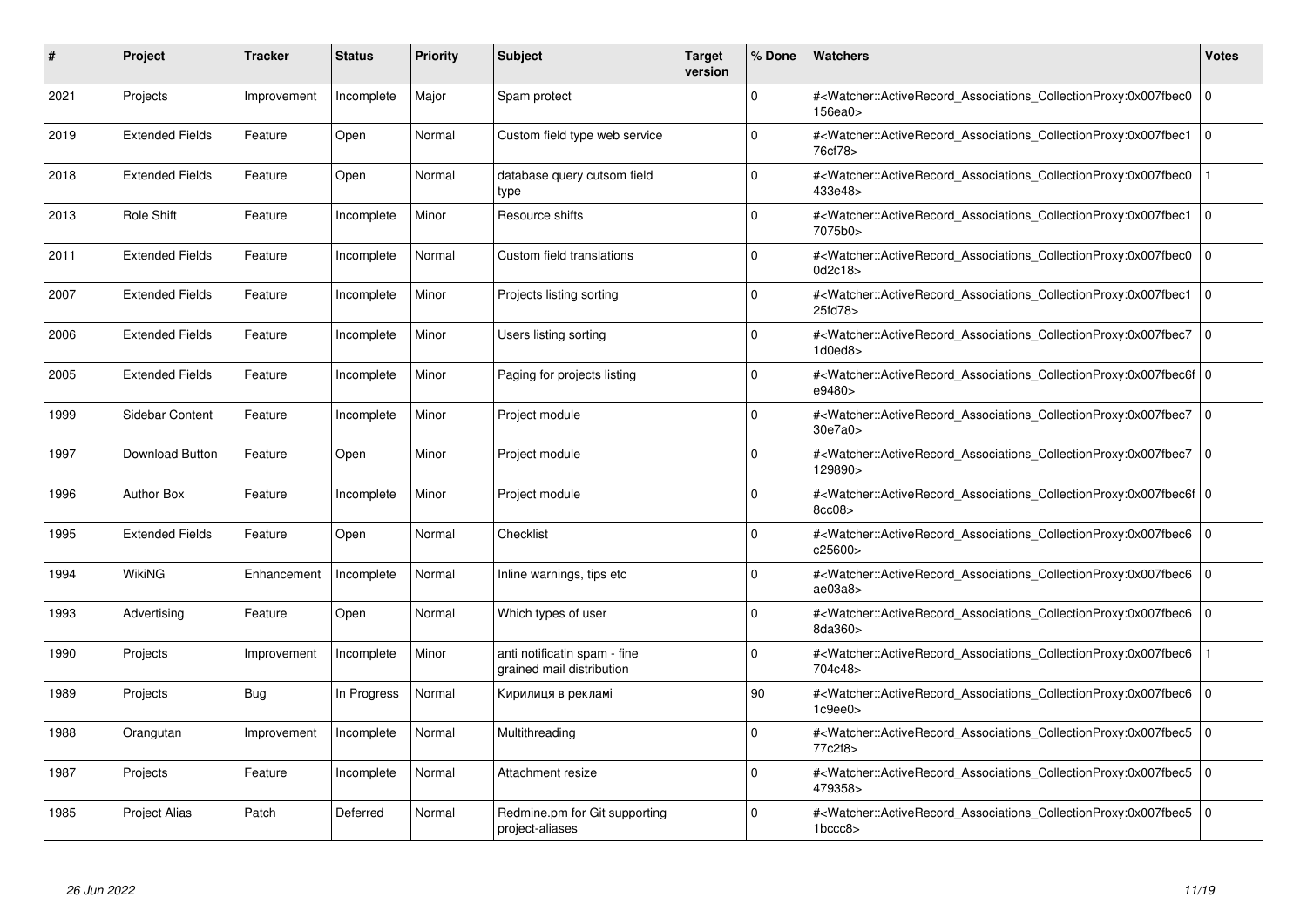| #    | Project                | <b>Tracker</b> | <b>Status</b> | Priority | <b>Subject</b>                                                                           | <b>Target</b><br>version | % Done   | Watchers                                                                                                                                                  | <b>Votes</b>   |
|------|------------------------|----------------|---------------|----------|------------------------------------------------------------------------------------------|--------------------------|----------|-----------------------------------------------------------------------------------------------------------------------------------------------------------|----------------|
| 1984 | Subscription           | Feature        | Incomplete    | Minor    | Redirecting back after<br>registration/loginRedirecting<br>back after registration/login |                          | $\Omega$ | # <watcher::activerecord_associations_collectionproxy:0x007fbec4<br>defd98&gt;</watcher::activerecord_associations_collectionproxy:0x007fbec4<br>         | $\mathbf 0$    |
| 1983 | <b>Role Shift</b>      | Feature        | Open          | Major    | Default shifts                                                                           |                          | O        | # <watcher::activerecord 0<br="" associations="" collectionproxy:0x00557da9=""  ="">040408&gt;</watcher::activerecord>                                    |                |
| 1982 | Role Shift             | Feature        | Open          | Major    | Redmine.pm patch wanted                                                                  |                          | $\Omega$ | # <watcher::activerecord 0<br="" associations="" collectionproxy:0x00557da8=""  ="">da3920&gt;</watcher::activerecord>                                    |                |
| 1981 | Subscription           | Feature        | Open          | Normal   | Site-wide notifications                                                                  |                          | $\Omega$ | # <watcher::activerecord_associations_collectionproxy:0x00557da5<br>cce6d8&gt;</watcher::activerecord_associations_collectionproxy:0x00557da5<br>         |                |
| 1980 | <b>WikiNG</b>          | Bug            | Open          | Normal   | Problem running plugin in<br>development mode                                            |                          | $\Omega$ | # <watcher::activerecord associations="" collectionproxy:0x00557da5<br="">63e408&gt;</watcher::activerecord>                                              | $-1$           |
| 1977 | WikiNG                 | Feature        | Open          | Normal   | Conditional macro for users &<br>groups                                                  |                          | $\Omega$ | # <watcher::activerecord 2<br="" associations="" collectionproxy:0x00557da6="">1d0fa0&gt;</watcher::activerecord>                                         |                |
| 1970 | <b>Contact Form</b>    | Feature        | Open          | Minor    | Contact link                                                                             |                          | $\Omega$ | # <watcher::activerecord_associations_collectionproxy:0x00557da5 0<br=""  ="">9786c8&gt;</watcher::activerecord_associations_collectionproxy:0x00557da5>  |                |
| 1969 | Projects               | Improvement    | Open          | Normal   | Vote plugin                                                                              |                          | $\Omega$ | # <watcher::activerecord 0<br="" associations="" collectionproxy:0x00557da5=""  ="">649920&gt;</watcher::activerecord>                                    |                |
| 1968 | Orangutan              | Feature        | Open          | Normal   | Creating a new issue                                                                     | 1.06                     | $\Omega$ | # <watcher::activerecord_associations_collectionproxy:0x00557da5 0<br=""  ="">00d160&gt;</watcher::activerecord_associations_collectionproxy:0x00557da5>  |                |
| 1963 | Projects               | Feature        | Open          | Minor    | Issues/messages count                                                                    |                          | $\Omega$ | # <watcher::activerecord_associations_collectionproxy:0x007fbec1<br>67f318&gt;</watcher::activerecord_associations_collectionproxy:0x007fbec1<br>         | $\overline{0}$ |
| 1957 | Download Button        | Feature        | Incomplete    | Normal   | Plugin configuration                                                                     |                          | $\Omega$ | # <watcher::activerecord_associations_collectionproxy:0x007fbec1<br>7560e8&gt;</watcher::activerecord_associations_collectionproxy:0x007fbec1<br>         | $\overline{0}$ |
| 1956 | <b>Extended Fields</b> | Feature        | Incomplete    | Minor    | SIP link                                                                                 |                          | $\Omega$ | # <watcher::activerecord associations="" collectionproxy:0x007fbec1<br="">948860&gt;</watcher::activerecord>                                              | $\overline{0}$ |
| 1955 | <b>Extended Fields</b> | Feature        | Incomplete    | Normal   | FTP link                                                                                 |                          | ŋ        | # <watcher::activerecord associations="" collectionproxy:0x007fbec0<br="">507f90&gt;</watcher::activerecord>                                              | $\Omega$       |
| 1954 | <b>Extended Fields</b> | Feature        | Incomplete    | Normal   | Mailto links                                                                             |                          | $\Omega$ | # <watcher::activerecord_associations_collectionproxy:0x007fbec7f 0<br=""  ="">2a660&gt;</watcher::activerecord_associations_collectionproxy:0x007fbec7f> |                |
| 1948 | Projects               | Feature        | Open          | Minor    | Testimonials / Used by                                                                   |                          | $\Omega$ | # <watcher::activerecord associations="" collectionproxy:0x007fbec1<br="">b70200&gt;</watcher::activerecord>                                              | $\overline{0}$ |
| 1947 | <b>Extended Fields</b> | Feature        | Open          | Normal   | Visible for admins only                                                                  |                          | $\Omega$ | # <watcher::activerecord_associations_collectionproxy:0x007fbec1<br>698958&gt;</watcher::activerecord_associations_collectionproxy:0x007fbec1<br>         | $\Omega$       |
| 1943 | <b>Author Box</b>      | Feature        | Deferred      | Normal   | Author box layout change plan                                                            |                          | $\Omega$ | # <watcher::activerecord_associations_collectionproxy:0x007fbec1<br>8c14c8&gt;</watcher::activerecord_associations_collectionproxy:0x007fbec1<br>         | $\overline{0}$ |
| 1942 | <b>WikiNG</b>          | Feature        | Incomplete    | Minor    | Support for target in links                                                              |                          | $\Omega$ | # <watcher::activerecord_associations_collectionproxy:0x007fbec6<br>d35950&gt;</watcher::activerecord_associations_collectionproxy:0x007fbec6<br>         | $\overline{0}$ |
| 1931 | WikiNG                 | Bug            | Deferred      | Normal   | it seems conflict with the<br>redmine ckeditor                                           |                          | $\Omega$ | # <watcher::activerecord_associations_collectionproxy:0x007fbec1<br>2cd828&gt;</watcher::activerecord_associations_collectionproxy:0x007fbec1<br>         |                |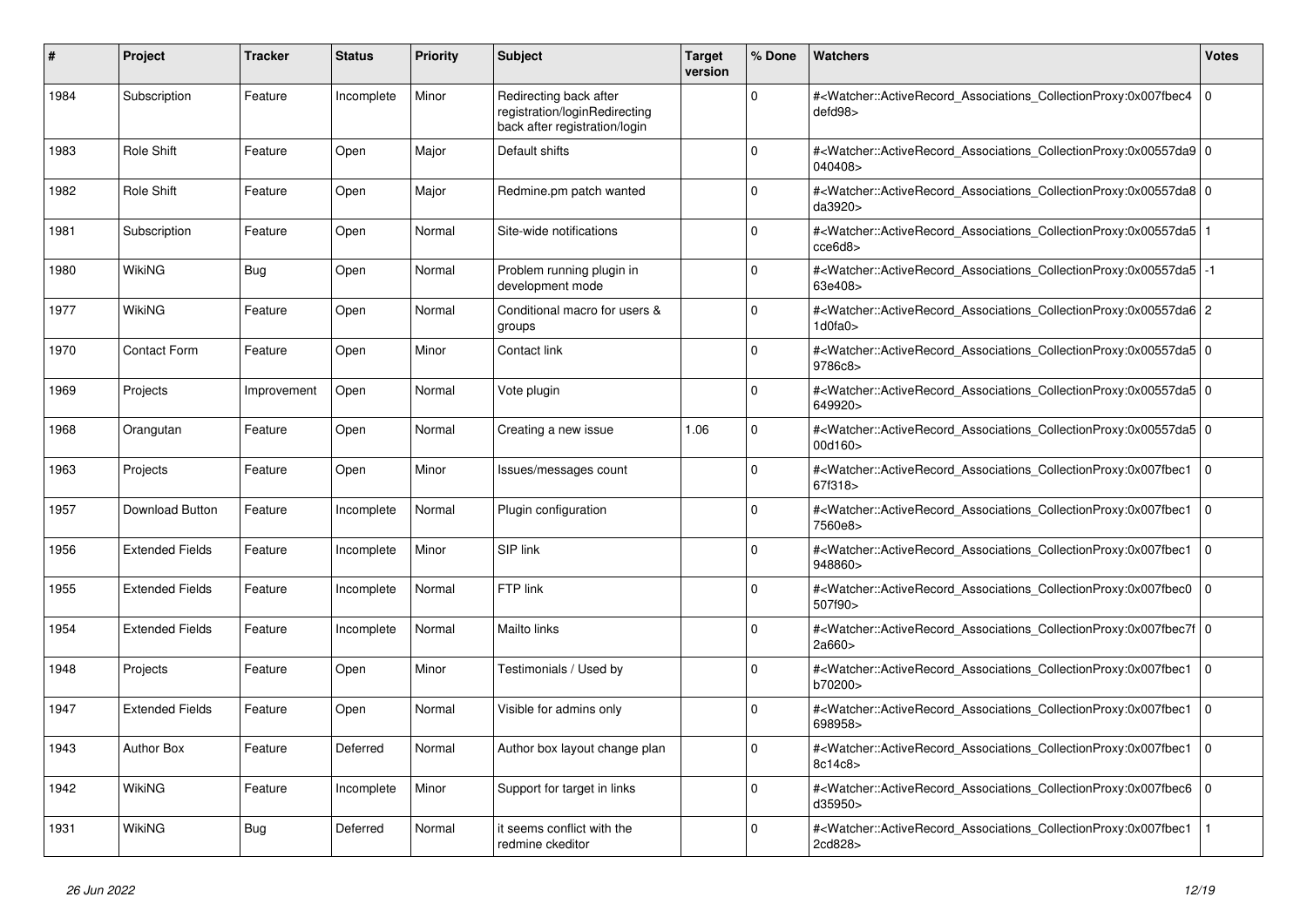| #    | Project                           | <b>Tracker</b> | <b>Status</b> | <b>Priority</b> | <b>Subject</b>                                       | <b>Target</b><br>version | % Done   | <b>Watchers</b>                                                                                                                                           | <b>Votes</b> |
|------|-----------------------------------|----------------|---------------|-----------------|------------------------------------------------------|--------------------------|----------|-----------------------------------------------------------------------------------------------------------------------------------------------------------|--------------|
| 1921 | Orangutan                         | Enhancement    | Open          | Minor           | <b>RSS monkey</b>                                    |                          | $\Omega$ | # <watcher::activerecord 0<br="" associations="" collectionproxy:0x007fbec1f=""  ="">a22b0</watcher::activerecord>                                        |              |
| 1919 | <b>Extended Fields</b>            | Feature        | Incomplete    | Normal          | Extend Link extended field                           |                          | $\Omega$ | # <watcher::activerecord_associations_collectionproxy:0x007fbec1 0<br=""  ="">340e40&gt;</watcher::activerecord_associations_collectionproxy:0x007fbec1>  |              |
| 1915 | Red-Andy                          | Feature        | Incomplete    | Normal          | TOC items box should move as<br>we click on the item |                          | $\Omega$ | # <watcher::activerecord 0<br="" associations="" collectionproxy:0x007fbec0f=""  ="">a66e0</watcher::activerecord>                                        |              |
| 1913 | WikiNG                            | Enhancement    | Incomplete    | Minor           | External Debian/Ubuntu bugs                          |                          | $\Omega$ | # <watcher::activerecord associations="" collectionproxy:0x007fbec0=""  <br="">0e3928&gt;</watcher::activerecord>                                         | $\mathbf 0$  |
| 1910 | Projects                          | Support        | Open          | Major           | Users verification                                   |                          | $\Omega$ | # <watcher::activerecord_associations_collectionproxy:0x007fbec0<br>1c9f40&gt;</watcher::activerecord_associations_collectionproxy:0x007fbec0<br>         | $\Omega$     |
| 1909 | Orangutan                         | Enhancement    | Incomplete    | Minor           | Orangutan::Kayako                                    |                          | $\Omega$ | # <watcher::activerecord associations="" collectionproxy:0x007fbec0<br="">ad5c10</watcher::activerecord>                                                  | $\Omega$     |
| 1907 | <b>WikiNG</b>                     | Feature        | Incomplete    | Minor           | Social links                                         |                          | $\Omega$ | # <watcher::activerecord_associations_collectionproxy:0x007fbec0f  <br="">9ec88</watcher::activerecord_associations_collectionproxy:0x007fbec0f>          |              |
| 1906 | WikiNG                            | Enhancement    | Incomplete    | Minor           | <b>External Redmine links</b>                        |                          | $\Omega$ | # <watcher::activerecord associations="" collectionproxy:0x007fbec7<br="">da6fa0</watcher::activerecord>                                                  |              |
| 1905 | Orangutan                         | Feature        | Open          | Normal          | <b>SCM</b> monkey                                    |                          | $\Omega$ | # <watcher::activerecord_associations_collectionproxy:0x007fbec0f 0<br=""  ="">a9660&gt;</watcher::activerecord_associations_collectionproxy:0x007fbec0f> |              |
| 1902 | Meta                              | Feature        | Incomplete    | Normal          | Consider clear html and light<br>mode                |                          | $\Omega$ | # <watcher::activerecord_associations_collectionproxy:0x007fbec7f 0<br=""  ="">fa400&gt;</watcher::activerecord_associations_collectionproxy:0x007fbec7f> |              |
| 1900 | WikiNG                            | Feature        | Incomplete    | Minor           | Singe bracket smiley                                 |                          | $\Omega$ | # <watcher::activerecord 0<br="" associations="" collectionproxy:0x007fbec0=""  ="">e0f458&gt;</watcher::activerecord>                                    |              |
| 1899 | WikiNG                            | Improvement    | Incomplete    | Minor           | Ignore conditions on preview                         |                          | $\Omega$ | # <watcher::activerecord associations="" collectionproxy:0x007fbec6<br="">d1f7e0</watcher::activerecord>                                                  | $\Omega$     |
| 1893 | Orangutan                         | Enhancement    | Open          | Minor           | Twitter monkey                                       |                          | $\Omega$ | # <watcher::activerecord associations="" collectionproxy:0x007fbec0<br="">8098b0&gt;</watcher::activerecord>                                              | $\mathbf 0$  |
| 1891 | Projects                          | Improvement    | Open          | Normal          | Add BASH & Perl CodeRay<br>scanners                  |                          | $\Omega$ | # <watcher::activerecord_associations_collectionproxy:0x007fbec0<br>ce62c0</watcher::activerecord_associations_collectionproxy:0x007fbec0<br>             | $\mathbf 0$  |
| 1888 | Orangutan::Redmin                 | Feature        | Open          | Normal          | Reuse past tasks                                     |                          | $\Omega$ | # <watcher::activerecord_associations_collectionproxy:0x007fbec0  <br="">c95a50&gt;</watcher::activerecord_associations_collectionproxy:0x007fbec0>       | $\mathbf 0$  |
| 1884 | <b>Extended Fields</b>            | Feature        | Incomplete    | Normal          | Multiselect                                          |                          | $\Omega$ | # <watcher::activerecord associations="" collectionproxy:0x007fbec0<br="">394be0&gt;</watcher::activerecord>                                              | $\mathbf 0$  |
| 1882 | <b>Extended Fields</b>            | Feature        | Incomplete    | Normal          | Wiki toolbar for Wiki text                           |                          | $\Omega$ | # <watcher::activerecord_associations_collectionproxy:0x007fbec0  <br="">e7f8c0</watcher::activerecord_associations_collectionproxy:0x007fbec0>           | $\Omega$     |
| 1881 | <b>Extended Fields</b>            | Feature        | Open          | Insignificant   | Support wiki toolbar for "Default<br>value"          |                          | $\Omega$ | # <watcher::activerecord associations="" collectionproxy:0x007fbec7<br="">707f78&gt;</watcher::activerecord>                                              | $\mathbf{0}$ |
| 1878 | <b>SCM Creator</b><br>$(+Github)$ | Support        | Deferred      | Normal          | Don't create bare GIt repository                     |                          | $\Omega$ | # <watcher::activerecord associations="" collectionproxy:0x007fbec0=""  <br="">679d10&gt;</watcher::activerecord>                                         | $\mathbf 0$  |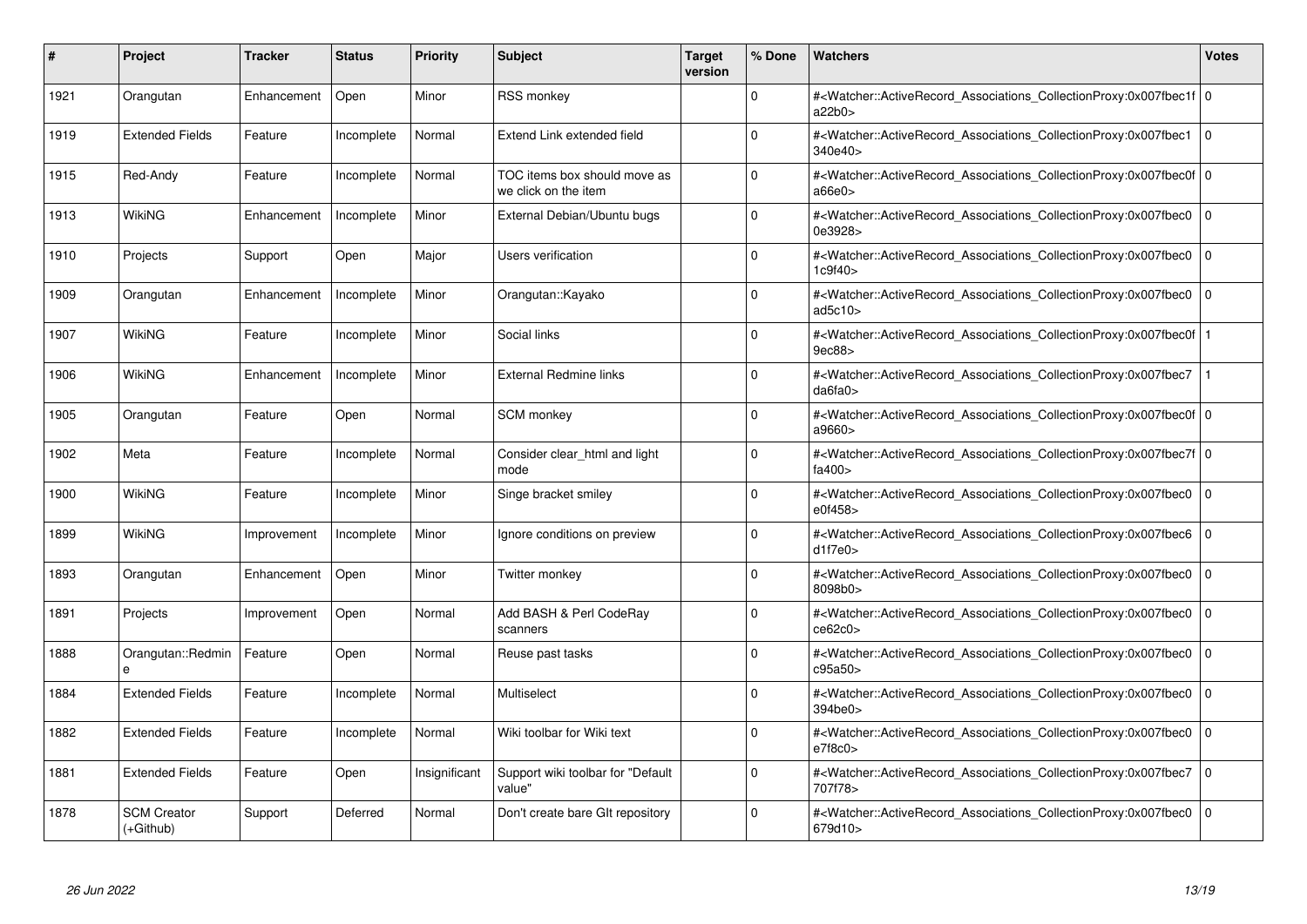| #    | Project                         | Tracker    | <b>Status</b> | <b>Priority</b> | <b>Subject</b>                                        | <b>Target</b><br>version | % Done   | <b>Watchers</b>                                                                                                                                       | <b>Votes</b>   |
|------|---------------------------------|------------|---------------|-----------------|-------------------------------------------------------|--------------------------|----------|-------------------------------------------------------------------------------------------------------------------------------------------------------|----------------|
| 1868 | Projects                        | Feature    | Reopened      | Minor           | Author in Google search results                       |                          | 80       | # <watcher::activerecord 0<br="" associations="" collectionproxy:0x007fbec0f=""  ="">3ff08&gt;</watcher::activerecord>                                |                |
| 1867 | Projects                        | Feature    | Incomplete    | Minor           | Textile draft                                         |                          | $\Omega$ | # <watcher::activerecord 0<br="" associations="" collectionproxy:0x007fbec0=""  ="">906088&gt;</watcher::activerecord>                                |                |
| 1858 | <b>SCM Creator</b><br>(+Github) | Feature    | Open          | Normal          | New Wiki/Textile macro                                |                          | $\Omega$ | # <watcher::activerecord_associations_collectionproxy:0x007fbec2<br>0234a0&gt;</watcher::activerecord_associations_collectionproxy:0x007fbec2<br>     | $\Omega$       |
| 1853 | Projects                        | Support    | Open          | Normal          | Customizer                                            |                          | $\Omega$ | # <watcher::activerecord 0<br="" associations="" collectionproxy:0x007fbec7f=""  ="">ef988&gt;</watcher::activerecord>                                |                |
| 1846 | Advertising                     | Feature    | Open          | Minor           | Page configuration                                    | 0.3.0                    | $\Omega$ | # <watcher::activerecord_associations_collectionproxy:0x007fbec0f 0<br=""  ="">a24f0</watcher::activerecord_associations_collectionproxy:0x007fbec0f> |                |
| 1845 | Advertising                     | Feature    | Open          | Minor           | Per project management                                | 0.3.0                    | $\Omega$ | # <watcher::activerecord_associations_collectionproxy:0x007fbec2  <br="">0b5210&gt;</watcher::activerecord_associations_collectionproxy:0x007fbec2>   | $\Omega$       |
| 1842 | <b>Author Box</b>               | Feature    | Open          | Normal          | Show multiple/all roles                               | 1.0.0                    | $\Omega$ | # <watcher::activerecord associations="" collectionproxy:0x007fbec1<br="">87c1c0&gt;</watcher::activerecord>                                          | $\mathbf 0$    |
| 1837 | Projects                        | Feature    | Open          | Insignificant   | Andriy is now working on                              |                          | $\Omega$ | # <watcher::activerecord_associations_collectionproxy:0x007fbec1  <br="">8b2518&gt;</watcher::activerecord_associations_collectionproxy:0x007fbec1>   | $\mathbf 0$    |
| 1831 | Projects                        | Feature    | Incomplete    | Minor           | Automatically include mail<br>conversations           |                          | $\Omega$ | # <watcher::activerecord 0<br="" associations="" collectionproxy:0x007fbec1f=""  ="">b1058&gt;</watcher::activerecord>                                |                |
| 1829 | Projects                        | Feature    | Open          | Normal          | A project generator from<br>templates                 |                          | $\Omega$ | # <watcher::activerecord associations="" collectionproxy:0x007fbec6=""  <br="">d84410&gt;</watcher::activerecord>                                     | $\mathbf 0$    |
| 1828 | <b>Contact Form</b>             | Support    | Deferred      | Normal          | Incorrect from/reply to address<br>used in sent email |                          | 40       | # <watcher::activerecord_associations_collectionproxy:0x007fbec7  <br="">eff348</watcher::activerecord_associations_collectionproxy:0x007fbec7>       | 0              |
| 1812 | <b>Author Box</b>               | Feature    | Open          | Normal          | Custom fields support                                 | 1.0.0                    | $\Omega$ | # <watcher::activerecord associations="" collectionproxy:0x007fbec1<br="">04c8d8&gt;</watcher::activerecord>                                          | $\mathbf 0$    |
| 1804 | Projects                        | Feature    | Incomplete    | Insignificant   | Arrows (or similar solution) for<br>project menu      |                          | $\Omega$ | # <watcher::activerecord associations="" collectionproxy:0x007fbec7<br="">d410d8&gt;</watcher::activerecord>                                          | $\mathbf 0$    |
| 1799 | Projects                        | <b>Bug</b> | Open          | Normal          | Thumbnail overflows issues on<br>overview page        |                          | $\Omega$ | # <watcher::activerecord_associations_collectionproxy:0x007fbec1<br>eac748&gt;</watcher::activerecord_associations_collectionproxy:0x007fbec1<br>     | $\Omega$       |
| 1796 | Projects                        | Feature    | Open          | Normal          | <b>Translations helper</b>                            |                          | $\Omega$ | # <watcher::activerecord 0<br="" associations="" collectionproxy:0x007fbec0f=""  ="">0b0a0z</watcher::activerecord>                                   |                |
| 1793 | <b>SCM Creator</b><br>(+Github) | Feature    | Incomplete    | Normal          | Allow the creation of non-local<br>repositories       |                          | $\Omega$ | # <watcher::activerecord_associations_collectionproxy:0x007fbec0<br>17f5a8&gt;</watcher::activerecord_associations_collectionproxy:0x007fbec0<br>     | $\overline{c}$ |
| 1790 | Projects                        | Feature    | Open          | Normal          | Rotate logs                                           |                          | $\Omega$ | # <watcher::activerecord_associations_collectionproxy:0x007fbec0  <br="">a68cf0</watcher::activerecord_associations_collectionproxy:0x007fbec0>       | $\mathbf 0$    |
| 1784 | Hooks Manager                   | Feature    | Open          | Normal          | Support per-project Ads                               |                          | $\Omega$ | # <watcher::activerecord associations="" collectionproxy:0x007fbec6<br="">d9db68&gt;</watcher::activerecord>                                          | $\mathbf 0$    |
| 1783 | Projects                        | <b>Bug</b> | Open          | Normal          | Weird logouts                                         |                          | $\Omega$ | # <watcher::activerecord_associations_collectionproxy:0x007fbec6 0<br=""  ="">bf24d0</watcher::activerecord_associations_collectionproxy:0x007fbec6>  |                |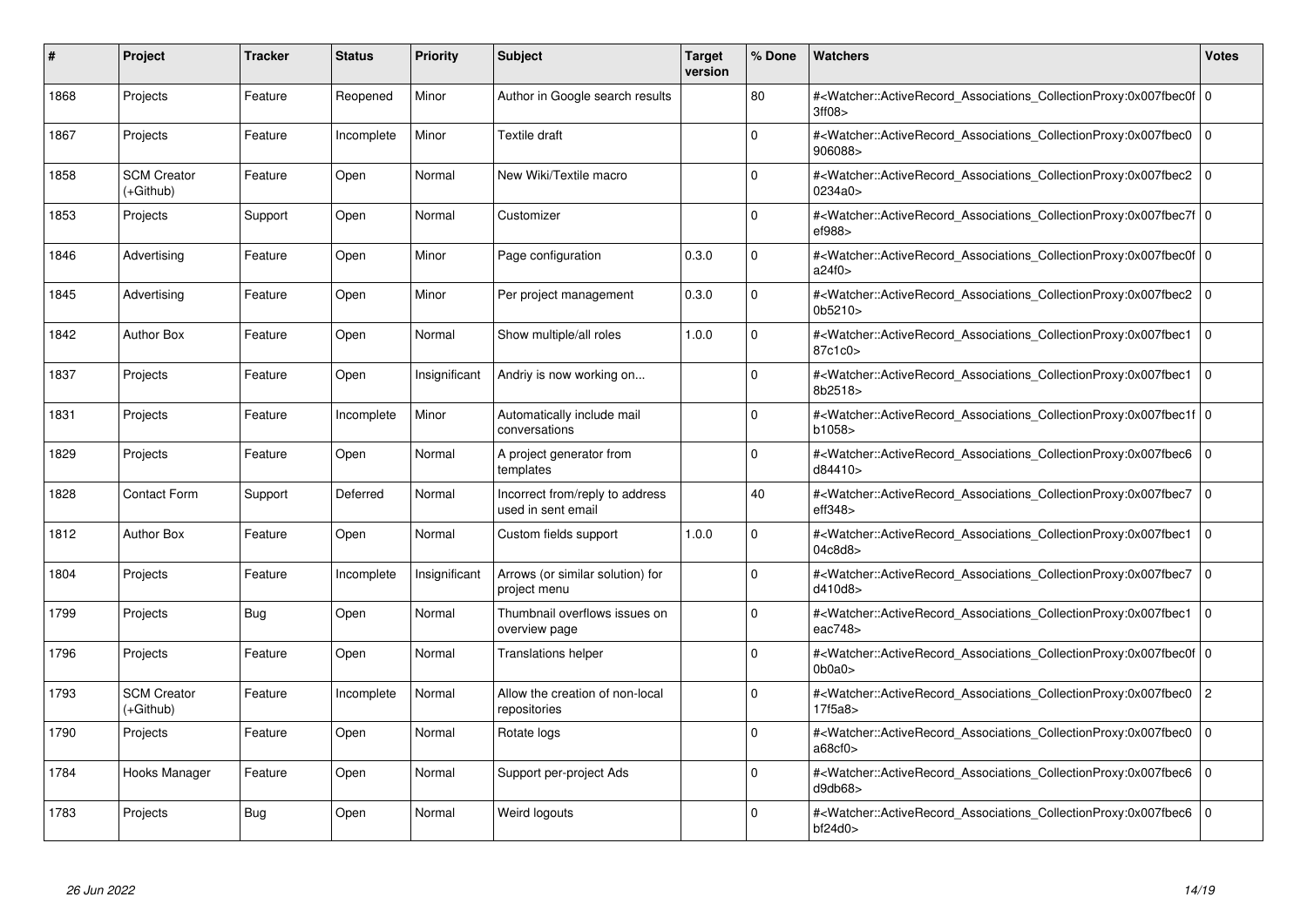| #    | <b>Project</b>                  | Tracker     | <b>Status</b> | <b>Priority</b> | <b>Subject</b>                                          | <b>Target</b><br>version | % Done   | <b>Watchers</b>                                                                                                                                           | <b>Votes</b> |
|------|---------------------------------|-------------|---------------|-----------------|---------------------------------------------------------|--------------------------|----------|-----------------------------------------------------------------------------------------------------------------------------------------------------------|--------------|
| 1771 | Sidebar Content                 | Feature     | Open          | Normal          | Global contents                                         | 0.2.0                    | $\Omega$ | # <watcher::activerecord_associations_collectionproxy:0x007fbec7<br>2f88d8&gt;</watcher::activerecord_associations_collectionproxy:0x007fbec7<br>         | $\mathbf 0$  |
| 1763 | <b>SCM Creator</b><br>(+Github) | Bug         | Open          | Normal          | 'Create repository" button<br>hiding is too restrictive |                          | $\Omega$ | # <watcher::activerecord associations="" collectionproxy:0x007fbec7<br="">118798&gt;</watcher::activerecord>                                              | $\mathbf 0$  |
| 1757 | <b>SCM Creator</b><br>(+Github) | Feature     | Incomplete    | Insignificant   | Allow subdirectories                                    |                          | $\Omega$ | # <watcher::activerecord_associations_collectionproxy:0x007fbec6 0<br="">ea6de8&gt;</watcher::activerecord_associations_collectionproxy:0x007fbec6>       |              |
| 1751 | Hooks Manager                   | Feature     | Incomplete    | Minor           | Support URL regexps to limit<br>pages                   |                          | $\Omega$ | # <watcher::activerecord_associations_collectionproxy:0x007fbec6<br>b83418&gt;</watcher::activerecord_associations_collectionproxy:0x007fbec6<br>         | $\Omega$     |
| 1747 | Projects                        | Feature     | Open          | Major           | Some kind of site usage plugin                          |                          | $\Omega$ | # <watcher::activerecord associations="" collectionproxy:0x007fbec6<br="">a125c0&gt;</watcher::activerecord>                                              | $\mathbf 0$  |
| 1739 | CD-Index                        | Feature     | Open          | Normal          | Debian package                                          |                          | $\Omega$ | # <watcher::activerecord_associations_collectionproxy:0x007fbec6<br>7c0bf0</watcher::activerecord_associations_collectionproxy:0x007fbec6<br>             |              |
| 1736 | CD-Index                        | Feature     | Open          | Normal          | Command-line options and<br>environmental variables     |                          | $\Omega$ | # <watcher::activerecord_associations_collectionproxy:0x007fbec6<br>594318&gt;</watcher::activerecord_associations_collectionproxy:0x007fbec6<br>         | $\Omega$     |
| 1735 | <b>TOC</b>                      | Bug         | Incomplete    | Normal          | Broken in new DokuWiki?                                 |                          | $\Omega$ | # <watcher::activerecord associations="" collectionproxy:0x007fbec5<br="">acc2f0</watcher::activerecord>                                                  | $\mathbf{0}$ |
| 1733 | CD-Index                        | Feature     | Open          | Normal          | Put more info about the media<br>into header            |                          | $\Omega$ | # <watcher::activerecord_associations_collectionproxy:0x007fbec5 0<br=""  ="">242fa8</watcher::activerecord_associations_collectionproxy:0x007fbec5>      |              |
| 1731 | CD-Index                        | <b>Bug</b>  | Incomplete    | Normal          | Libarchive<br>archive_read_symlink returns<br>garbage   |                          | $\Omega$ | # <watcher::activerecord_associations_collectionproxy:0x007fbec5<br>371730&gt;</watcher::activerecord_associations_collectionproxy:0x007fbec5<br>         | $\mathbf 0$  |
| 1729 | CD-Index                        | Bug         | Incomplete    | Normal          | Segfault in libarchive when<br>working with large ISO   |                          | $\Omega$ | # <watcher::activerecord_associations_collectionproxy:0x007fbec4f 0<br=""  ="">4b660&gt;</watcher::activerecord_associations_collectionproxy:0x007fbec4f> |              |
| 1725 | Red-Andy                        | Feature     | Deferred      | Normal          | Stick footer to the bottom of a<br>page                 |                          | 50       | # <watcher::activerecord associations="" collectionproxy:0x00557da9<br="">1e2838&gt;</watcher::activerecord>                                              |              |
| 1723 | CD-Index                        | Feature     | Open          | Normal          | PHP module                                              |                          | $\Omega$ | # <watcher::activerecord 0<br="" associations="" collectionproxy:0x00557da8=""  ="">e4b008&gt;</watcher::activerecord>                                    |              |
| 1722 | CD-Index                        | Feature     | Open          | Major           | Separate common code into<br>library                    |                          | $\Omega$ | # <watcher::activerecord_associations_collectionproxy:0x00557da8 0<br=""  ="">caf3e8</watcher::activerecord_associations_collectionproxy:0x00557da8>      |              |
| 1721 | CD-Index                        | Feature     | Open          | Minor           | Man page for cdfind                                     |                          | $\Omega$ | # <watcher::activerecord 0<br="" associations="" collectionproxy:0x00557da5=""  ="">b53e98&gt;</watcher::activerecord>                                    |              |
| 1720 | CD-Index                        | Feature     | Open          | Minor           | Man page for cdindex                                    |                          | $\Omega$ | # <watcher::activerecord 0<br="" associations="" collectionproxy:0x00557da6=""  ="">396678&gt;</watcher::activerecord>                                    |              |
| 1716 | Projects                        | Feature     | In Progress   | Normal          | Orangutan video/chat demo                               |                          | 10       | # <watcher::activerecord_associations_collectionproxy:0x00557da5 0<br=""  ="">d098a0&gt;</watcher::activerecord_associations_collectionproxy:0x00557da5>  |              |
| 1704 | Orangutan::Redmin<br>e          | Enhancement | Open          | Minor           | Notify about votes                                      | 1.06                     | $\Omega$ | # <watcher::activerecord_associations_collectionproxy:0x00557da5 0<br=""  ="">6f9af0</watcher::activerecord_associations_collectionproxy:0x00557da5>      |              |
| 1695 | Sidebar Content                 | Feature     | Open          | Normal          | Multiple contents                                       | 0.2.0                    | $\Omega$ | # <watcher::activerecord 0<br="" associations="" collectionproxy:0x00557da5=""  ="">247598&gt;</watcher::activerecord>                                    |              |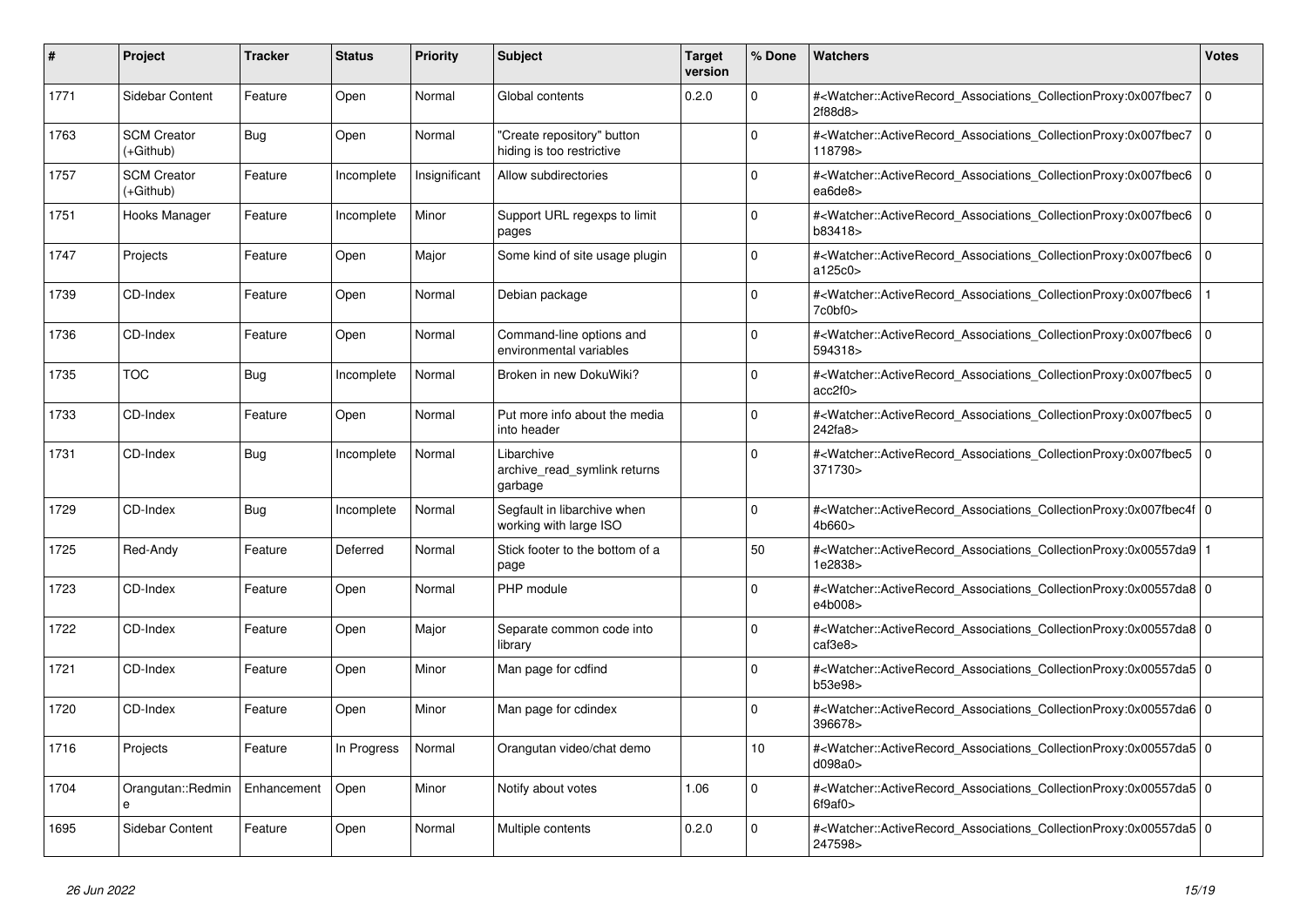| #    | Project                | Tracker     | <b>Status</b> | <b>Priority</b> | <b>Subject</b>                                                        | <b>Target</b><br>version | % Done       | Watchers                                                                                                                                                  | <b>Votes</b>   |
|------|------------------------|-------------|---------------|-----------------|-----------------------------------------------------------------------|--------------------------|--------------|-----------------------------------------------------------------------------------------------------------------------------------------------------------|----------------|
| 1687 | Meta                   | Feature     | Open          | Normal          | Global Meta tags, Meta tags per<br>project and per page               |                          | $\mathbf 0$  | # <watcher::activerecord_associations_collectionproxy:0x007fbec1<br>ef4160&gt;</watcher::activerecord_associations_collectionproxy:0x007fbec1<br>         | l O            |
| 1682 | Orangutan              | Improvement | Open          | Normal          | Take into account if time<br>tracking module is enabled               | 1.06                     | $\Omega$     | # <watcher::activerecord_associations_collectionproxy:0x007fbec7f 0<br=""  ="">e3430&gt;</watcher::activerecord_associations_collectionproxy:0x007fbec7f> |                |
| 1680 | Orangutan::Redmin<br>e | Bug         | Open          | Normal          | <b>Cancelling Comment context</b>                                     |                          | $\mathbf 0$  | # <watcher::activerecord_associations_collectionproxy:0x007fbec0<br>c870e0&gt;</watcher::activerecord_associations_collectionproxy:0x007fbec0<br>         | l 0            |
| 1678 | Orangutan::Redmin<br>e | Improvement | Open          | Normal          | Suggest changing issue when<br>default issue is closed                | 1.07                     | $\mathbf 0$  | # <watcher::activerecord_associations_collectionproxy:0x007fbec0<br>188db0&gt;</watcher::activerecord_associations_collectionproxy:0x007fbec0<br>         | l 0            |
| 1638 | Orangutan              | Feature     | Open          | Major           | Orangutan bug reporting                                               |                          | $\mathbf 0$  | # <watcher::activerecord_associations_collectionproxy:0x007fbec7f 0<br=""  ="">2bc68</watcher::activerecord_associations_collectionproxy:0x007fbec7f>     |                |
| 1624 | Orangutan              | Enhancement | Open          | Normal          | ChiliProject support                                                  |                          | $\Omega$     | # <watcher::activerecord_associations_collectionproxy:0x007fbec1<br>a85b10&gt;</watcher::activerecord_associations_collectionproxy:0x007fbec1<br>         | l 0            |
| 1622 | Orangutan::Redmin      | Improvement | Incomplete    | Normal          | Support rest_hours column                                             |                          | $\Omega$     | # <watcher::activerecord_associations_collectionproxy:0x007fbec7<br>853b20&gt;</watcher::activerecord_associations_collectionproxy:0x007fbec7<br>         | l O            |
| 1620 | Orangutan              | Improvement | Open          | Normal          | Fix foreign handlers API                                              | 2.00                     | $\mathbf 0$  | # <watcher::activerecord_associations_collectionproxy:0x007fbec6 0<br=""  ="">d8a068</watcher::activerecord_associations_collectionproxy:0x007fbec6>      |                |
| 1619 | Orangutan              | Feature     | Open          | Minor           | Avatar                                                                |                          | $\mathbf 0$  | # <watcher::activerecord_associations_collectionproxy:0x007fbec1<br>181aa0</watcher::activerecord_associations_collectionproxy:0x007fbec1<br>             | $\overline{2}$ |
| 1618 | Orangutan              | Enhancement | Open          | Minor           | Support subrequests in single<br>request message                      | 2.00                     | $\mathbf 0$  | # <watcher::activerecord_associations_collectionproxy:0x007fbec1<br>3f5548&gt;</watcher::activerecord_associations_collectionproxy:0x007fbec1<br>         |                |
| 1616 | Orangutan::Redmin<br>e | Enhancement | Open          | Normal          | Redmine notification for<br>changes made in Orangutan                 | 1.08                     | $\Omega$     | # <watcher::activerecord_associations_collectionproxy:0x007fbec0<br>9ece70</watcher::activerecord_associations_collectionproxy:0x007fbec0<br>             |                |
| 1615 | Orangutan::Redmin<br>e | Improvement | Open          | Minor           | Notify assignee when new<br>watcher is added                          | 1.06                     | $\mathbf 0$  | # <watcher::activerecord_associations_collectionproxy:0x007fbec1<br>0f5000&gt;</watcher::activerecord_associations_collectionproxy:0x007fbec1<br>         |                |
| 1614 | Orangutan              | Feature     | Open          | Minor           | <b>AIML</b>                                                           |                          | $\Omega$     | # <watcher::activerecord_associations_collectionproxy:0x007fbec1<br>50f140&gt;</watcher::activerecord_associations_collectionproxy:0x007fbec1<br>         | $\Omega$       |
| 1613 | Orangutan::Redmin      | Bug         | Open          | Normal          | Guarantee that a notification will   1.08<br>come to end user         |                          | $\mathbf 0$  | # <watcher::activerecord_associations_collectionproxy:0x007fbec1<br>7d8340&gt;</watcher::activerecord_associations_collectionproxy:0x007fbec1<br>         |                |
| 1609 | Orangutan::Redmin<br>e | Improvement | Open          | Normal          | Use text similarity score when<br>suggesting renaming or<br>replacing | 1.07                     | $\mathbf 0$  | # <watcher::activerecord_associations_collectionproxy:0x007fbec2<br>01b570&gt;</watcher::activerecord_associations_collectionproxy:0x007fbec2<br>         |                |
| 1604 | Orangutan::Redmin<br>e | Improvement | Open          | Normal          | Notify also about other<br>important events on subscribed<br>projects | 1.06                     | $\Omega$     | # <watcher::activerecord_associations_collectionproxy:0x007fbec0<br>6096a0&gt;</watcher::activerecord_associations_collectionproxy:0x007fbec0<br>         | $\mathbf 0$    |
| 1603 | Orangutan              | Feature     | Open          | Minor           | MegaHAL                                                               |                          | 0            | # <watcher::activerecord_associations_collectionproxy:0x007fbec1f 1<br=""  ="">e5bc8&gt;</watcher::activerecord_associations_collectionproxy:0x007fbec1f> |                |
| 1602 | Orangutan::Redmin<br>e | Improvement | Open          | Major           | Textile support                                                       | 1.07                     | $\mathsf{O}$ | # <watcher::activerecord_associations_collectionproxy:0x007fbec0f 0<br=""  ="">a9278&gt;</watcher::activerecord_associations_collectionproxy:0x007fbec0f> |                |
| 1601 | Orangutan              | Enhancement | Incomplete    | Normal          | Configuring contexts weights                                          | 2.00                     | $\mathsf 0$  | # <watcher::activerecord_associations_collectionproxy:0x007fbec1<br>657610&gt;</watcher::activerecord_associations_collectionproxy:0x007fbec1<br>         | $\overline{0}$ |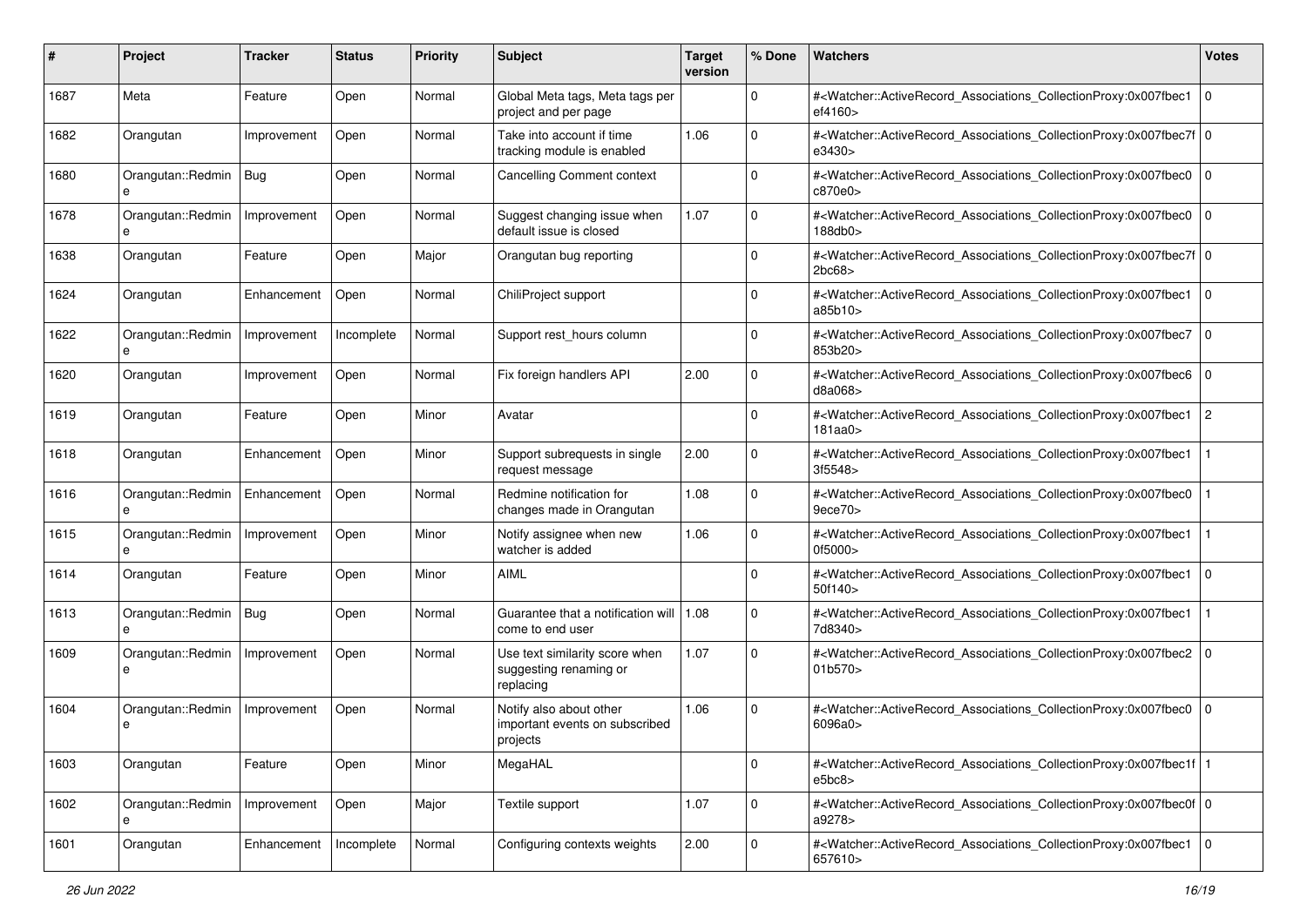| #    | Project                           | <b>Tracker</b> | <b>Status</b> | <b>Priority</b> | <b>Subject</b>                                                      | <b>Target</b><br>version | % Done   | <b>Watchers</b>                                                                                                                                           | <b>Votes</b> |
|------|-----------------------------------|----------------|---------------|-----------------|---------------------------------------------------------------------|--------------------------|----------|-----------------------------------------------------------------------------------------------------------------------------------------------------------|--------------|
| 1600 | Orangutan                         | Enhancement    | Open          | Minor           | Change configuration file format 2.00                               |                          | $\Omega$ | # <watcher::activerecord_associations_collectionproxy:0x007fbec0f 0<br=""  ="">4b920&gt;</watcher::activerecord_associations_collectionproxy:0x007fbec0f> |              |
| 1597 | Orangutan::Redmin<br>e            | Improvement    | Open          | Normal          | Support Redmine 1.1.0 "No<br>events"                                | 1.08                     | $\Omega$ | # <watcher::activerecord 0<br="" associations="" collectionproxy:0x007fbec0=""  ="">a0c5e0</watcher::activerecord>                                        |              |
| 1596 | Orangutan::Redmin<br>e            | Enhancement    | Open          | Minor           | PostgreSQL                                                          | 1.08                     | $\Omega$ | # <watcher::activerecord associations="" collectionproxy:0x007fbec1<br="">836a08&gt;</watcher::activerecord>                                              | $\mathbf{0}$ |
| 1586 | Orangutan                         | Improvement    | Open          | Normal          | Installation command line helper                                    | 1.08                     | $\Omega$ | # <watcher::activerecord_associations_collectionproxy:0x007fbec0 0<br="">12b9f8&gt;</watcher::activerecord_associations_collectionproxy:0x007fbec0>       |              |
| 1577 | Orangutan                         | Feature        | Open          | Minor           | Roster suggestions                                                  |                          | $\Omega$ | # <watcher::activerecord_associations_collectionproxy:0x007fbec1<br>2b4fa8</watcher::activerecord_associations_collectionproxy:0x007fbec1<br>             | $\Omega$     |
| 1562 | Orangutan                         | Enhancement    | Open          | Normal          | Localisation                                                        | 2.00                     | $\Omega$ | # <watcher::activerecord_associations_collectionproxy:0x007fbec0<br>e85a90&gt;</watcher::activerecord_associations_collectionproxy:0x007fbec0<br>         | $\Omega$     |
| 1466 | Orangutan::Redmin<br>e            | Improvement    | Open          | Normal          | Hyperlinks in notifications                                         |                          | $\Omega$ | # <watcher::activerecord associations="" collectionproxy:0x007fbec0<br="">61aa90&gt;</watcher::activerecord>                                              | $\mathbf{0}$ |
| 1465 | Orangutan                         | Enhancement    | Open          | Minor           | Pagination                                                          |                          | $\Omega$ | # <watcher::activerecord associations="" collectionproxy:0x007fbec0<br="">659c90&gt;</watcher::activerecord>                                              | $\mathbf 0$  |
| 1464 | Orangutan                         | Feature        | Open          | Minor           | Ability to see Orangutan logs for<br>a user                         |                          | $\Omega$ | # <watcher::activerecord associations="" collectionproxy:0x007fbec7f=""  <br="">17a10 &gt;</watcher::activerecord>                                        |              |
| 1352 | Orangutan::Redmin                 | Feature        | Open          | Minor           | Start date changing                                                 | 1.07                     | $\Omega$ | # <watcher::activerecord_associations_collectionproxy:0x007fbec0<br>bf6ae0&gt;</watcher::activerecord_associations_collectionproxy:0x007fbec0<br>         | $\Omega$     |
| 1337 | Orangutan::Redmin<br>$\mathbf{a}$ | Feature        | Incomplete    | Minor           | Automatic time tracking                                             |                          | $\Omega$ | # <watcher::activerecord_associations_collectionproxy:0x007fbec7 0<br=""  ="">eeadf8&gt;</watcher::activerecord_associations_collectionproxy:0x007fbec7>  |              |
| 1298 | Orangutan                         | Improvement    | Open          | Normal          | Context help for some<br>Orangutan messages                         |                          | $\Omega$ | # <watcher::activerecord associations="" collectionproxy:0x007fbec1<br="">d28ef8</watcher::activerecord>                                                  | $\mathbf{0}$ |
| 1159 | Orangutan::Redmin<br>e            | Improvement    | Open          | Minor           | Support using numbers for<br>project list                           |                          | $\Omega$ | # <watcher::activerecord_associations_collectionproxy:0x007fbec1 0<br=""  ="">159578&gt;</watcher::activerecord_associations_collectionproxy:0x007fbec1>  |              |
| 1107 | Orangutan::Redmin<br>e            | Improvement    | Open          | Minor           | Change default<br>project/issue/activity if no task is<br>available |                          | $\Omega$ | # <watcher::activerecord associations="" collectionproxy:0x007fbec0<br="">99c498&gt;</watcher::activerecord>                                              | $\mathbf 0$  |
| 1104 | Orangutan::Redmin                 | Feature        | Incomplete    | Minor           | Automatic overtime tracking                                         |                          | $\Omega$ | # <watcher::activerecord_associations_collectionproxy:0x007fbec1 0<br="">ec3588&gt;</watcher::activerecord_associations_collectionproxy:0x007fbec1>       |              |
| 1089 | Orangutan                         | Improvement    | Open          | Minor           | Migrate to contexts<br>dependencies/relations from<br>weights       | 2.00                     | $\Omega$ | # <watcher::activerecord associations="" collectionproxy:0x007fbec0<br="">182e88&gt;</watcher::activerecord>                                              | $\mathbf 0$  |
| 1083 | Orangutan::Redmin<br>e            | Feature        | Open          | Minor           | Help context(s) for Redmine text   $1.08$<br>formatting syntax      |                          | $\Omega$ | # <watcher::activerecord 0<br="" associations="" collectionproxy:0x007fbec1f=""  ="">b39c0</watcher::activerecord>                                        |              |
| 1076 | Orangutan::Redmin<br>e            | Feature        | Open          | Minor           | Due date setting context                                            | 1.07                     | $\Omega$ | # <watcher::activerecord associations="" collectionproxy:0x007fbec2<br="">063140&gt;</watcher::activerecord>                                              | $\mathbf 0$  |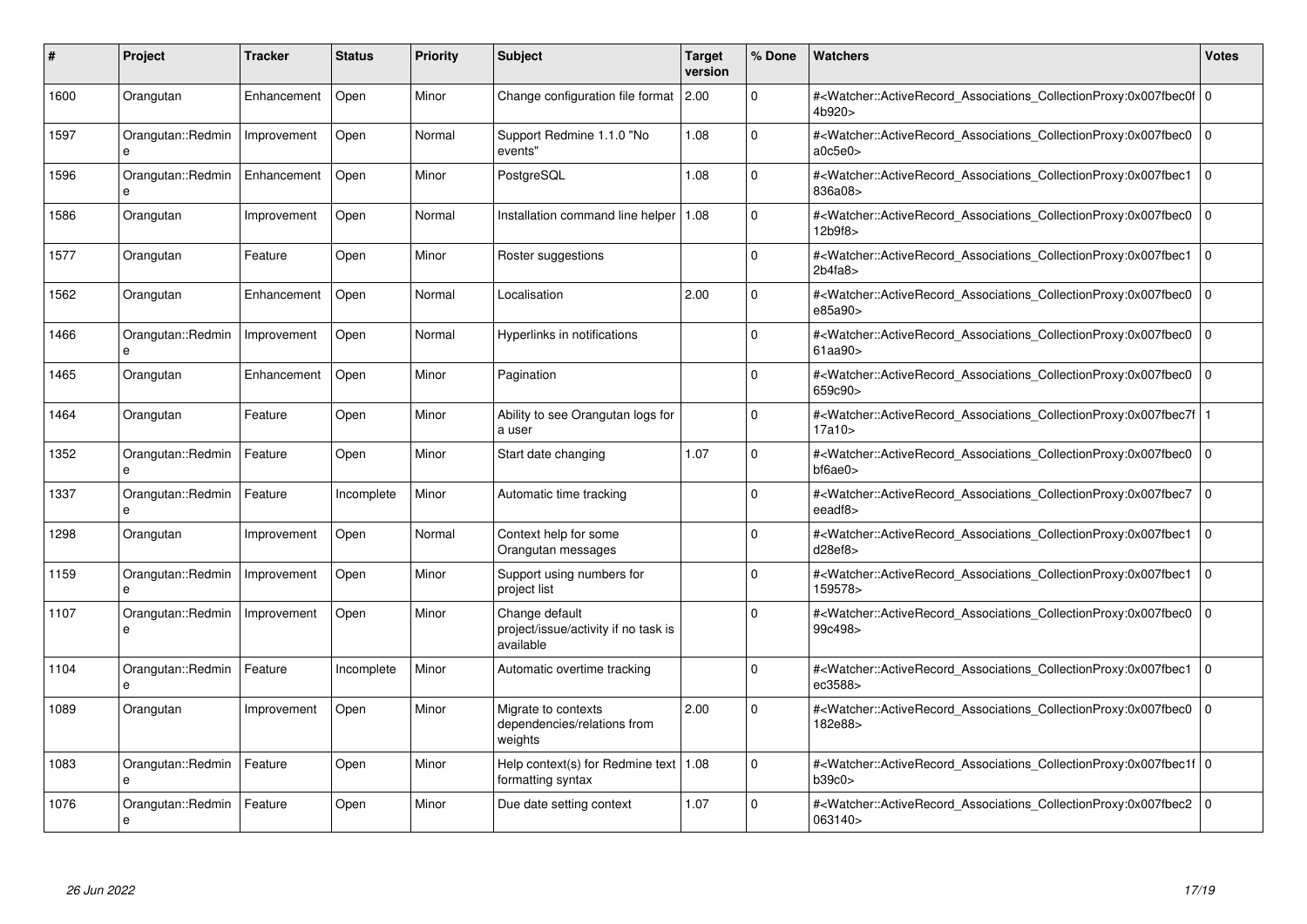| #             | Project                | <b>Tracker</b> | <b>Status</b> | <b>Priority</b> | Subject                                                                            | <b>Target</b><br>version | % Done      | Watchers                                                                                                                                                 | <b>Votes</b>   |
|---------------|------------------------|----------------|---------------|-----------------|------------------------------------------------------------------------------------|--------------------------|-------------|----------------------------------------------------------------------------------------------------------------------------------------------------------|----------------|
| 1075          | Orangutan              | Enhancement    | In Progress   | Minor           | Separate Orangutan core<br>(reusable bot code) from<br>Redmine code                | 2.00                     | 0           | # <watcher::activerecord_associations_collectionproxy:0x007fbec7<br>ac8770&gt;</watcher::activerecord_associations_collectionproxy:0x007fbec7<br>        | l o            |
| 1051          | Orangutan::Redmin<br>e | Improvement    | Open          | Minor           | Allow applying only some tasks<br>by number from suggested list                    | 1.08                     | $\Omega$    | # <watcher::activerecord associations="" collectionproxy:0x007fbec7<br="">daef70&gt;</watcher::activerecord>                                             | $\overline{0}$ |
| 1040          | Orangutan::Redmin      | Enhancement    | Open          | Normal          | Support all Redmine notification<br>types                                          | 1.06                     | $\Omega$    | # <watcher::activerecord_associations_collectionproxy:0x007fbec0<br>8ad528&gt;</watcher::activerecord_associations_collectionproxy:0x007fbec0<br>        | $\overline{0}$ |
| 1038          | Orangutan::Redmin<br>e | Improvement    | Open          | Minor           | More flexible syntax for adding<br>past tasks/entries                              |                          | $\Omega$    | # <watcher::activerecord_associations_collectionproxy:0x007fbec1<br>8d0a40&gt;</watcher::activerecord_associations_collectionproxy:0x007fbec1<br>        | l 0            |
| 1029          | Orangutan::Redmin<br>е | Improvement    | Open          | Minor           | Respect user's Redmine<br>notifications settings                                   | 1.06                     | $\Omega$    | # <watcher::activerecord_associations_collectionproxy:0x007fbec0<br>227370&gt;</watcher::activerecord_associations_collectionproxy:0x007fbec0<br>        | $\overline{0}$ |
| 1028          | Orangutan              | Feature        | Incomplete    | Minor           | Recognizing English text<br>accidentally entered with<br>different keyboard layout |                          | $\Omega$    | # <watcher::activerecord_associations_collectionproxy:0x007fbec1<br>d58d10&gt;</watcher::activerecord_associations_collectionproxy:0x007fbec1<br>        |                |
| 1022          | Orangutan::Redmin<br>e | Feature        | Incomplete    | Minor           | Changing issue status<br>depending on user presence                                |                          | $\Omega$    | # <watcher::activerecord_associations_collectionproxy:0x007fbec6 0<br=""  ="">cdf118</watcher::activerecord_associations_collectionproxy:0x007fbec6>     |                |
| 994           | Orangutan              | Enhancement    | Open          | Minor           | Topics or response modes                                                           | 2.00                     | $\Omega$    | # <watcher::activerecord_associations_collectionproxy:0x007fbec6 0<br=""  ="">6c5868&gt;</watcher::activerecord_associations_collectionproxy:0x007fbec6> |                |
| 984           | Orangutan              | Feature        | Open          | Minor           | Survey context                                                                     |                          | $\Omega$    | # <watcher::activerecord_associations_collectionproxy:0x007fbec7<br>1ac1a0&gt;</watcher::activerecord_associations_collectionproxy:0x007fbec7<br>        | $\overline{0}$ |
| 974           | Orangutan              | Enhancement    | Open          | Minor           | Rich text/formatting support                                                       | 2.00                     | $\Omega$    | # <watcher::activerecord_associations_collectionproxy:0x007fbec7<br>0ce850&gt;</watcher::activerecord_associations_collectionproxy:0x007fbec7<br>        | $\overline{3}$ |
| 973           | Orangutan::Redmin<br>e | Improvement    | Open          | Minor           | Issue description change<br>notification                                           | 1.08                     | $\Omega$    | # <watcher::activerecord_associations_collectionproxy:0x007fbec6<br>d99a18</watcher::activerecord_associations_collectionproxy:0x007fbec6<br>            | $\overline{0}$ |
| 971           | Orangutan::Redmin<br>e | Improvement    | Incomplete    | Minor           | Confirm before taking text as a<br>task/entry description                          |                          | $\Omega$    | # <watcher::activerecord_associations_collectionproxy:0x007fbec6<br>b1b198</watcher::activerecord_associations_collectionproxy:0x007fbec6<br>            |                |
| 969           | Orangutan::Redmin<br>e | Feature        | Open          | Minor           | Editing comments                                                                   | 1.08                     | 0           | # <watcher::activerecord_associations_collectionproxy:0x007fbec6 2<br="">935210&gt;</watcher::activerecord_associations_collectionproxy:0x007fbec6>      |                |
| 941           | Orangutan              | Feature        | Open          | Minor           | Support Google calendar                                                            |                          | $\Omega$    | # <watcher::activerecord_associations_collectionproxy:0x007fbec6<br>6f2cc8</watcher::activerecord_associations_collectionproxy:0x007fbec6<br>            | $\overline{0}$ |
| 936           | Orangutan              | Improvement    | In Progress   | Normal          | Documentation                                                                      |                          | 30          | # <watcher::activerecord_associations_collectionproxy:0x007fbec6 0<br=""  ="">3b4160&gt;</watcher::activerecord_associations_collectionproxy:0x007fbec6> |                |
| 935           | Orangutan              | Feature        | Open          | Minor           | Invalid keyboard layout<br>translator                                              |                          | $\Omega$    | # <watcher::activerecord_associations_collectionproxy:0x007fbec5 0<br="">83c6e8&gt;</watcher::activerecord_associations_collectionproxy:0x007fbec5>      |                |
| 918           | Orangutan              | Improvement    | Open          | Normal          | Profiler/optimization                                                              | 1.07                     | $\mathbf 0$ | # <watcher::activerecord_associations_collectionproxy:0x007fbec5 0<br=""  ="">4a8ef0&gt;</watcher::activerecord_associations_collectionproxy:0x007fbec5> |                |
| $ 910\rangle$ | Orangutan              | Enhancement    | Open          | Minor           | Subjects or make Orangutan<br>remember issue id, project etc                       | 2.00                     | $\mathbf 0$ | # <watcher::activerecord 0<br="" associations="" collectionproxy:0x007fbec5="">251c38&gt;</watcher::activerecord>                                        |                |
| 895           | Orangutan::Redmin      | Feature        | Open          | Normal          | Changing custom fields and<br>other issue properties                               | 1.07                     | $\mathbf 0$ | # <watcher::activerecord_associations_collectionproxy:0x007fbec4<br>de2ad0</watcher::activerecord_associations_collectionproxy:0x007fbec4<br>            |                |